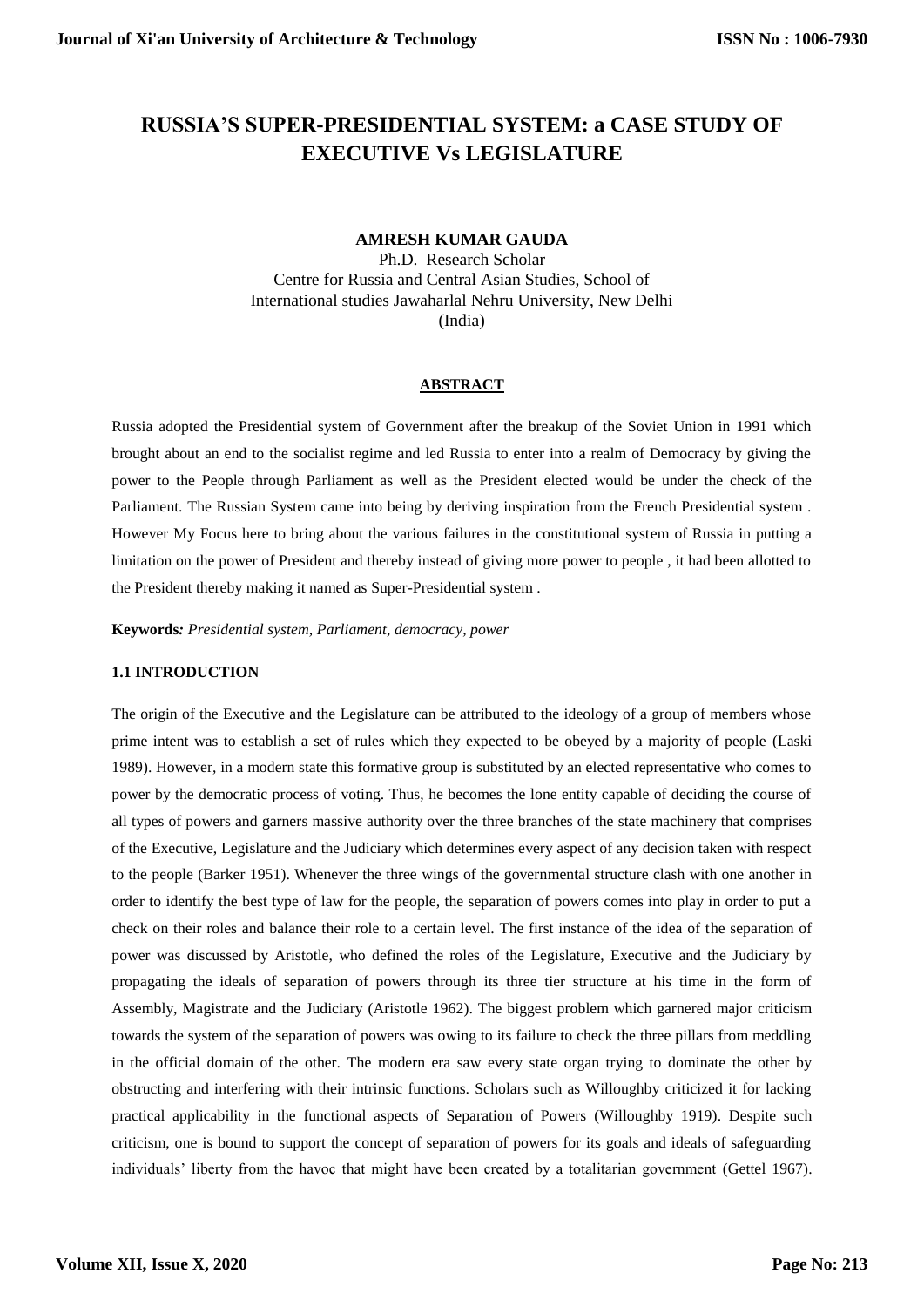After its initiation, this noble ideal of splitting-up of the governmental structures by Aristotle, it started garnering support from major thinkers across the ages like Marsiglio of Padua, Jean Bodin and John Locke. Montesquieu explains it best in his words stating that, "When the legislative and Executive powers are united in the same person or body, there can be no liberty, because apprehensions may arise least the same monarch or senate should enact tyrannical laws...where the power of judging joined with the legislature, the life and liberty of the subject would be exposed to arbitrary control, for the judge would then be the legislator (Montesquieu 1949).

 This field of study directs its focus on the politics of the Constitution making and the formal powers of the President and the Parliament (Huskey 1995). Hence in order to study the relationship between the President and the Parliament in a governmental structure the best methodology to study the Executive and the Legislature relationship would be by concentrating on the Presidential and parliamentary governments. The parliamentary government which is practiced in the countries of Britain, Germany etc emphasizes on the democratic structures to resolve the conflict arising in their country, effective party system and policy formulation, the constant scrutiny of the government and public administration and flexibility in the conduct of elections. The main arguments against the presidential system was regarding the massive dependence of the polity on the persona of the leader, lack of party system and the limitations on the formulation of policies and alternate governments (Linz J 1990). ArendLijphart stresses on the exclusive nature of the presidential elections, based on the principle of the "winners-takes-all" (Lijphart 1992).

The Executive and the Legislature are always embroiled in a problematic relationship in any political system especially in a new or emerging democracy (Higley 1992). The major cause of the conflict is based on the issue of division of the Executive and the Legislative power apart from the other fundamental issues of constitutional design and institutional structure (Di Palma 1990). However, the Constitution formulation does not end the conflict upon the adoption of a constitution. The formal rules of the Constitution no matter shape but they cannot determine the division of the political power. After a Constitution is in place, the newly established presidency struggles with the parliament for predominance which not only creates a roadblock in the transition but also renders it prone to a risk of reversion to authoritarian rule or a "broken back" democracy (Rose 1998). There is a provision for the interpretation and implementation of the constitutional dictum combined with the possibility of amendment, as without it a continued struggle between executive and legislature for political power and policy influence is ensured.

The President"s authority to issue decree is one of the major reasons behind the rise of hegemonic authoritarianism which led to his dominance over the legislature. The ease of the executive in bypassing the legislature will undermine the quality of democracy.

### **1.2 FIRST PHASE: LATE YEARS OF GORBACHEV**

The Russian Republic in the Soviet era possessed a Constitution which was made in 1978. They were actually "sham constitutions" as the Communist party was placed above the constitutional constraints which needed to be changed as the same Constitution continued to be followed with certain amendments in order to embrace the newly democratic set up. The 1978 constitution brought about a fusion of the legislature and the Executive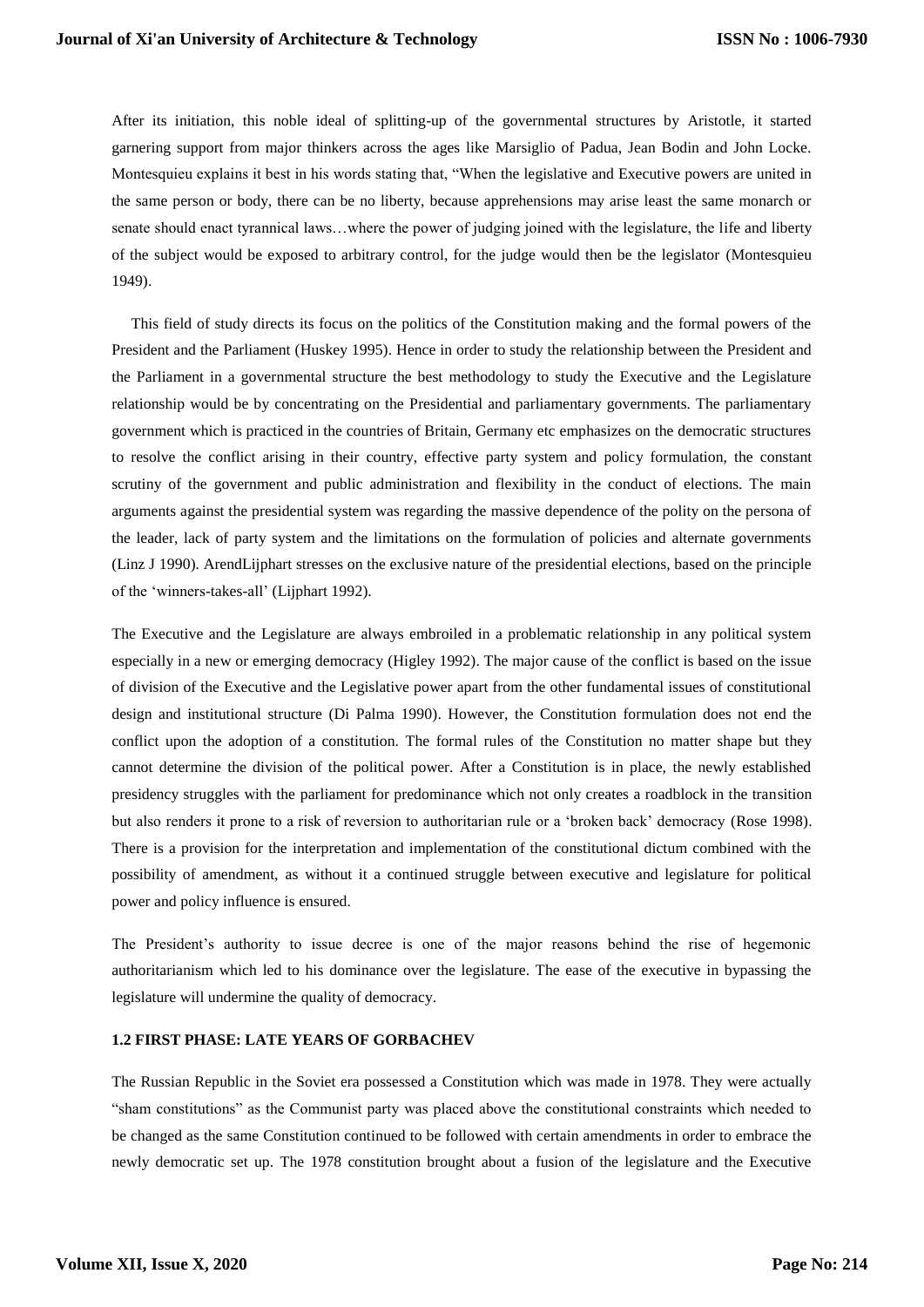through the creation of CPD and CPSU (Remington 1997). The CPSU elected the Deputies who formed a part of the Congress of People"s Deputies (CPD) which acted as the administrative organ at various regional and provincial levels. The reforms undertaken by Gorbachev marked the beginning of the new Constitution for Russia. The CPD of 1989 set up a Constitutional commission chaired by Yeltsin and Khasbulatov that would prepare a new article which would reflect the change of status of the Russian Republic. Two drafts, one by the group led by Yeltsin and the other by the Conservatives were formed, which were not only contradictory but also the origin of the friction between the Executive and the Legislature in Russia in the coming years which is wholly based on the control of the Russian state structure. However, the relationship faced a dicey disposition after 1989 with the creation of the post of the President which was independent of the legislature; Gorbachev acquired the Presidential post in 1990. The Presidential system saw its failure in its true adherence to democracy when he refused to face the election. However, in subsequent years the office of the presidency saw its phenomenal growth, making it almost as powerful as the Soviet Legislature with the power of appointing the Prime Minister and it's Cabinet. The real struggle on the path of acquiring more power by the President was faced as there is no provision of the decrease of the powers of the Soviet legislature which leads to a system of dual power at the center (Sakwa 1996). Juan Linz stresses that the problem of 'dual democratic legitimacy', with independent electoral mandates for the Executive and the Legislative branches creates a situation in which "a conflict is always latent and sometimes likely to erupt dramatically" (Linz 1994). This led to a competition for a greater mandate in the Russian political system which ultimately led to an unhealthy and unstable presidential system. This type of presidential system is suggestive of a concoction between the earlier Soviet and the Parliamentary of today which ultimately led to the conflict (Remington 1997). In 1991, the Russian Presidency got its legitimacy when it went for direct election both for the support of the Russian presidency and to adjudge the person eligible to be elected as the next President in which the people not only favored the Russian presidency but also elected Boris Yeltsin as the first directly elected President of Russia.

### **1.3 SECOND PHASE: 1990 – 1993**

It was challenging for the newly constituted directly elected President with an already powerful Parliament to accommodate itself abruptly in the prevailing Russian political system which derived its authority from the old Constitution of 1978 which embraced the three institutions namely, the Congress of People"s Deputies (CPD), the Presidency and the Constitutional Court, through amendments which necessitated the need have a new Constitution (Nogee, 1997). The Presidential office was characterized as being "super-presidential" in its powers, and authoritarian in the exercise of those powers (Holmes 1993). Boris Yeltsin was quite successful in his mission of bringing up reforms in Russia owing to the conservative opposition (Sharlet1993).Yeltsin used the position of his directly elected President-ship to increase the powers of the President, which solidified his foundation by indirectly increasing the position and status of the President with the cooperation of CPD (Fish 2000).The struggle between the two had largely been at one point of time regarding the authority exercised by the Russian President to issue decrees. One of the principal area that defined the conflictual relation between the Executive and the Legislative in the democratic regimes is concerned with a single area which is the issuance of decrees (Carey 1998). The massive size of the Russian bureaucracy with the conflicting ministries demands a top-down mechanism such as presidential decrees to bring about action and coordination in its direction (Kolesnikov 1997).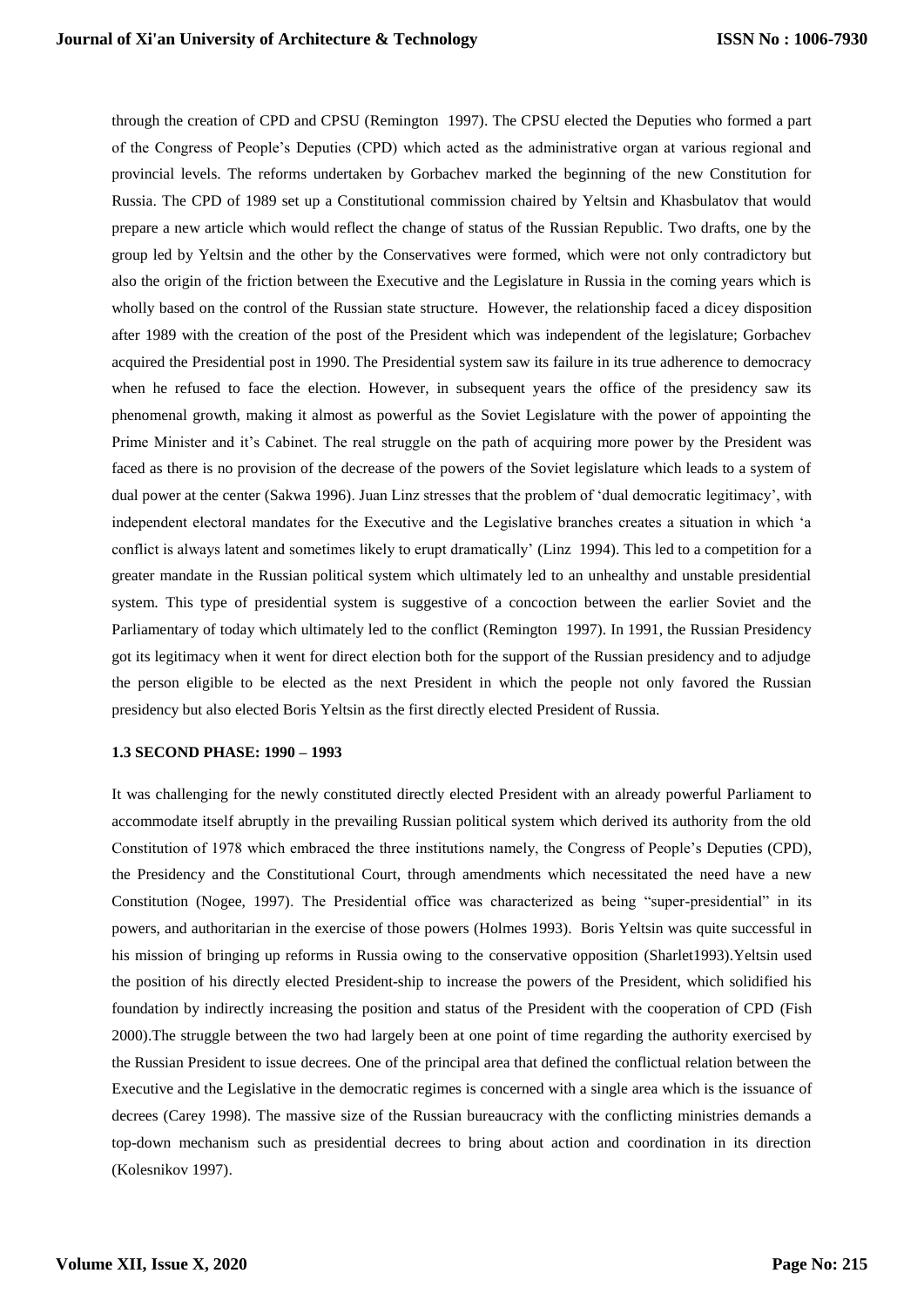The most dramatic episode was the 1993 shelling of the Russian White House, on the order of President Boris Yeltsin after the parliamentary and public opposition to his dissolution of the Parliament via Executive decree. Yeltsin thereby dissolved the first post-Soviet Parliament through the unconstitutional decree in September 1993 and later ratified it by force of arms, flushing the unmanageable camp out of the Parliament with the help of army tanks which led to the death of 150 people. The Russian presidential Constitution was passed two months later in the shadow of violence and with the obvious manipulation by the State Electoral Administration by Yeltsin"s government to obtain the desired outcome.

## **1.3.1 Presidential Powers**

## *1.3.1.1. Decree Power*

However, the friction between them did not see an end even after the 1993 Constitution came into being, and a new Parliament came up in December 1993 which enhanced the rift between Yeltsin and the opposition controlled Duma. We see a rise in the issuance of decree on the part of the President after 1993 owing of the domination of the Parliament by the opponents. Any decree by the President can be overridden by the Parliament but it requires a two-third majority of both the legislative chambers which is difficult on the part of the Legislature to achieve because of the weak party system. Earlier the President had faced many constraints in the issuance of decree with the Parliament having the absolute authority to block the decrees by annulling them (Parrish 1998). According to Scott Parrish, Yeltsin used his constitutional decree power and the emergency decree which he was granted in 1991 by the Parliament for economic stabilization (Boycko M 1995). However, the decrees served as an important tool through which the President can bring about social, political and economical transformation as these decrees led to the initiation of many important domestic programs.

Many decrees facilitated the President to look after the various affairs of the administration and economy. It is the decree that made the President the focus of intense lobbying (Freeland 2000). However, there are certain areas where a policy must take the route of federal law instead of a presidential decree such as Taxation, pensions and social benefits, use of land by government, rules regarding the election of Duma, formation of federation Council and the appointment of judges. The decree loses its value in the sphere of a legislation which has set its policy (Remington 1998). A decree might give excessive authoritative power to the Executive, but on the whole *a decree is less credible than a law in the eyes of bureaucrats and private agents* (Remington 2000).

## *1.3.1.2. Veto Power*

The President has the Veto power in the case of laws sent to him by the Federal Assembly. However, it can be overridden by the Parliament by a two-third majority in each chamber which is not easily achieved in the Russian scenario. This has led to disagreements between the Duma and the Federation Council.

# *1.3.1.3 Right of Legislative Initiative*

The Russian President has the right to bring a bill directly in the Duma. This ensures that the presidential proposals will be considered above others. Both the President and the government lack control over the agenda of the bill as they have no package votes or any restrictive procedures in the Russian legislation like in Britain and France (Huber 1996).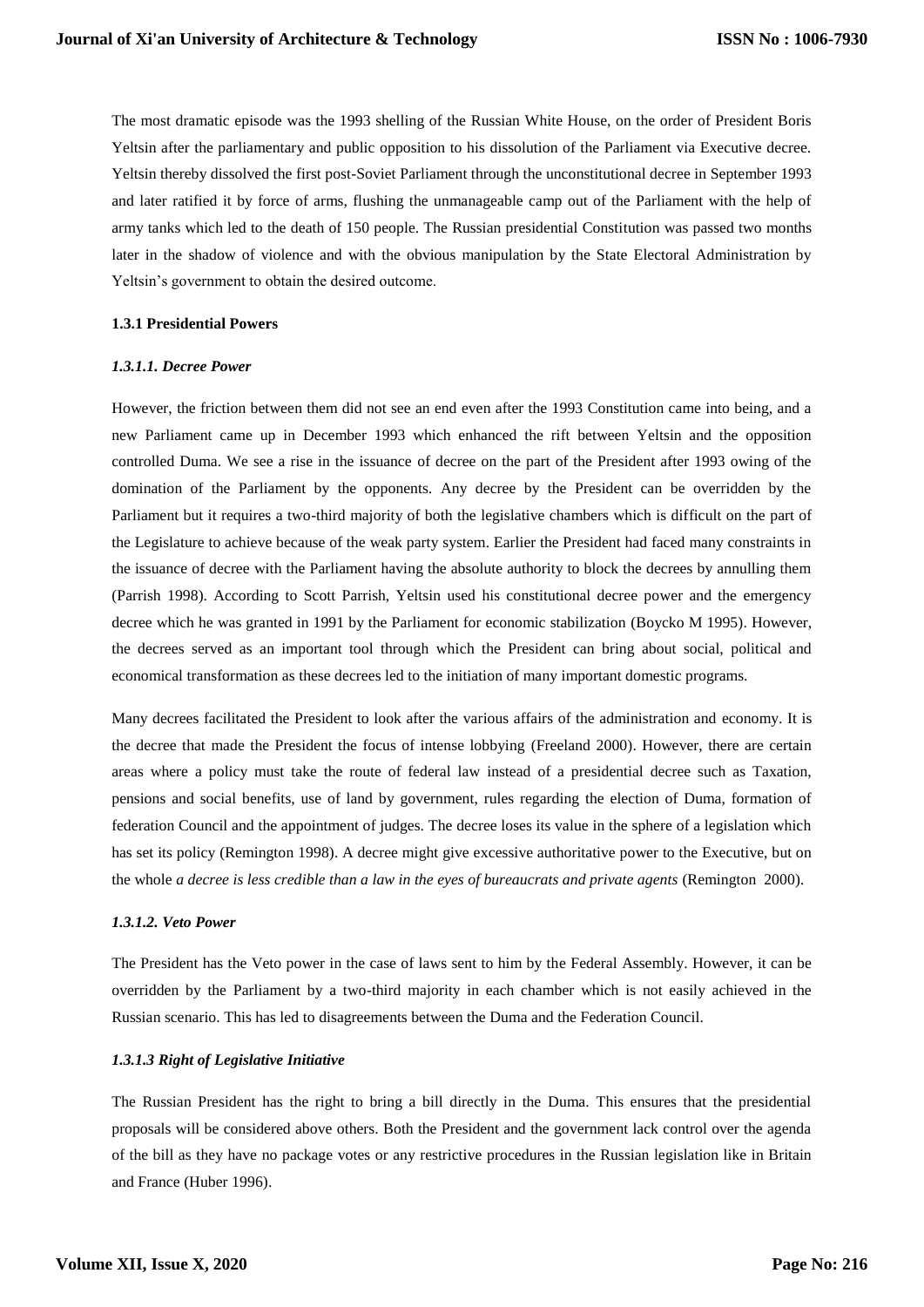## *1.3.1.4 Right of Dissolution*

The President has the authority to dissolve the Duma under specific condition but he can"t do the same in the case of the Federation Council under any circumstances. The power of dissolution exercised by the President has a lot of limitations, such as he cannot dissolve it within one year of the dissolution of the previous government, or if the Duma had already impeached him. The President cannot dissolve anybody in the last six months of his term of office. The President's real Executive power is evident in his authority to dissolve a Duma for its failure in confirming a nominee for the post of the Prime Minister three times in a row, and when he refused confidence in the government twice.

## *1.3.1.5 Right to Appoint and Dismiss the Government*

This power is a point of conflict between the Executive and the Legislature since 1991. The President appoints the Prime Minister who in turn forms the government. The President has the power to even dismiss the government which makes the government and its members responsible to the President.

## *1.3.1.6 High hurdles to Constitutional Amendment*

The 1993 Constitution is very difficult to amend because of the complicated amendment process which requires the support of both the lower and the upper house, and the majority of regional establishments. Analytically there is a need for two-thirds vote in Duma, three-quarter vote in Federation Council, and it should have been passed by the two-third of the subjects of the federation in the total regional legislatures for an amendment to be passed. In order to maintain a balance, Duma needs to maintain a balanced distribution of power between the President and the Region. The biggest problem on the part of the regional and republic powers is to hand the power to the federal center in order to make the Duma stronger. The same problem is faced by the President in order to relinquish powers to the Duma. The entire process of amendment can be achieved by a balanced relationship between the President, Parliament and the regional legislators.

## **1.3.2 Parliamentary Powers**

# *1.3.2.1 Approval of Legislation*

The consent of the Parliament is required in order to pass any kind of law in Russia. For ordinary laws it require a simple majority in each chamber followed by the President"s signature. However in Russia there is an overriding power over the President that is the Duma which may override the Federation Council"s rejection of a bill by a two-third majority vote, and the two chambers may override a presidential veto by a two-third majority.

# *1.3.2.2. Control over the Executive*

Though the Constitution never provided the Federal Assembly enough power to look over the executive, it still has certain rights based on which it can take action and monitor the government and bureaucracy. One of the ways it does so is through the "government hour" feature of the Duma proceedings through which it summons ministers to report their work. Other mechanisms employed are parliamentary inquiries, hearings, and impeachment.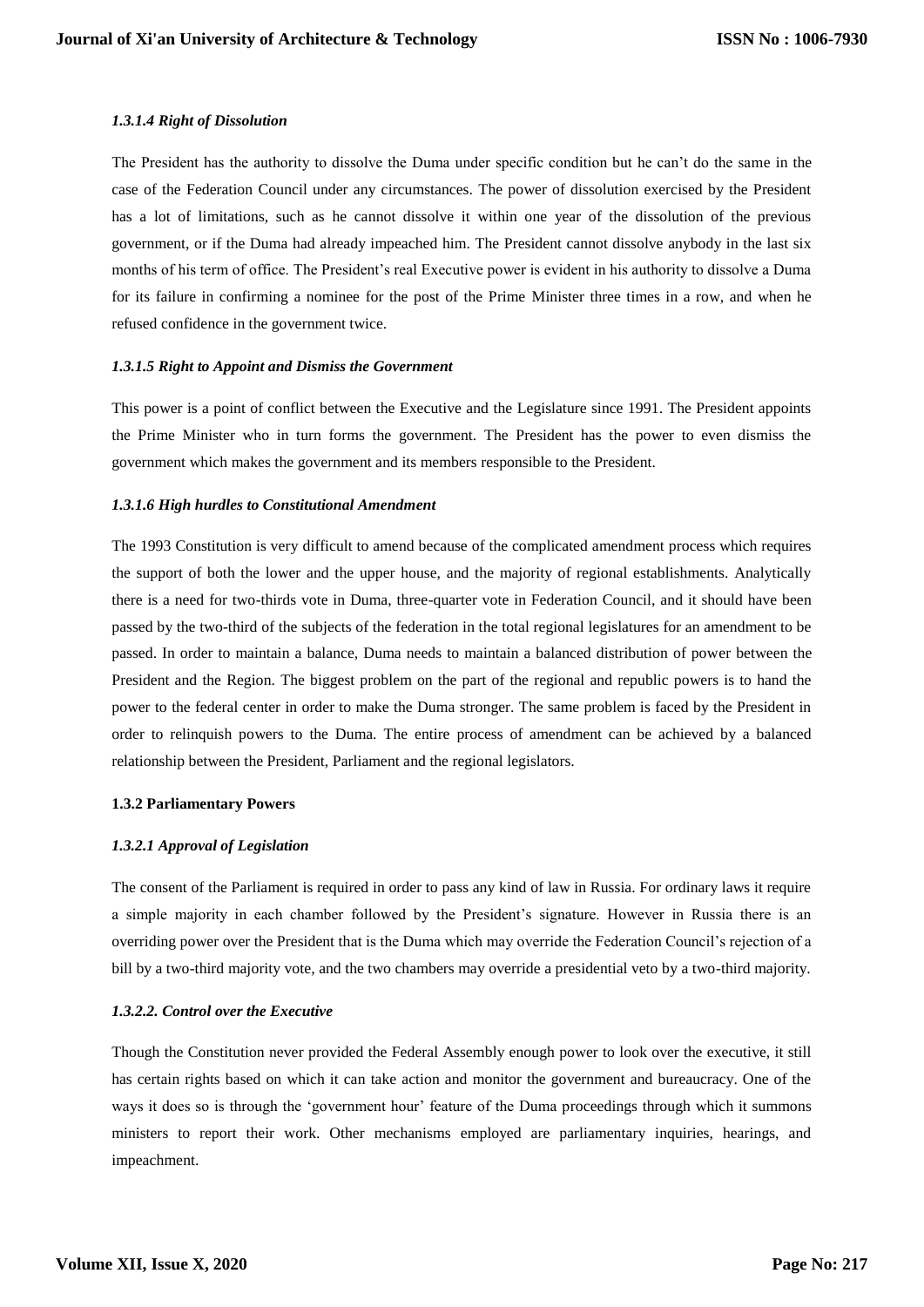## *1.3.2.3 Impeachment*

Impeachment is one of the few processes that question the authority of the President in case of non-confirmation to the constitutional provisions. The removal of the President by means of impeachment consists of four steps:

- The passage of the motion of impeachment at Duma by two-third majority.
- Affirmation from the Supreme court stating the President's actions as a grave crimes or treason.
- The Procedure adopted in the impeachment must be confirmed by the Constitutional Court.
- Voting to remove the President in the Federation Council by a two-third majority.

 The opposition during the 1998 period in Russia finally succeeded in placing impeachment through the Duma against Yeltsin. However, the motion was defeated owing to the lack of votes.

### **1.4 THIRD PHASE: 1993 – 1999**

The Russian constitutional design has been under scrutiny since the dramatic events of 1991 (Colton T. , 1995). Throughout the period of December 1993, the struggle over the constitutional design was the prime political agenda of the time, particularly with regard to the division of power between the Parliament and the Presidency (White 1994). This period was marked by the destruction of the Parliament and creation of a new Russian Constitution which consolidated the institutional and policy formulating power of the President either by formal or informal means (Willerton 1997). The 1993 Constitution to some extent gave a clear cut picture of the semi-Presidential system in Russia where both the President and the Legislature were directly elected and are dependent on each other. However, it still favors the President more by legitimizing the Presidential control over the composition of the government and its survival in power. The 1993 constitution made The Executive – Legislative relations hit a bottom between 1993 and 1999 by diminishing the legislature"s position in the policy making process. Its bitterness can be seen in the years of Yeltsin"s first term (1991 -96) and fundamental mistrust in Yeltsin's second term (1996 – 99). Yeltsin being a pro-reformist himself wanted to have a proreformist legislature in the December 1993 elections but the results was contrary to his expectations and the Russian Communist party won in the Duma (Shevtsova 1995). Even the 1995 Parliamentary Election brought the Communist party a majority position in the state Duma. The Constitution did demonstrate favoritism to the Executive in the case of institutional design but it was not able to retain the balance of ideological forces in the Legislature owing to the victory the Communist party with a modern-reformist Executive at the government. Yeltsin later revealed his severity towards the Duma by his refusal to appear before the Legislative body which made the Duma unwilling to cooperate with Yeltsin"s government. The mistrust between the Legislature and Yeltsin had reached its peak point in the Parliament's spring 1999 impeachment that continued till Yeltsin's surprise retirement at the end of the year 1999. Nevertheless, the Executive faced a lot of constraints in exercising its function which had been granted by the President due to the following developments – a) Public disapproval of the President and his policies, b) lack of discipline within the Executive branch including the involvement of outsiders in the functioning of the Executive in the form of oligarchs, c) tendency of the opposition to block Yeltsin"s policies and d) the Executive Instability of the person at the helm of the affairs .

## **1.4.1. Extra-constitutional Agreements and the Prospects for Parliamentary Government**

Although it was widely believed that the 1993 Constitution led to the creation of a super -Presidential structure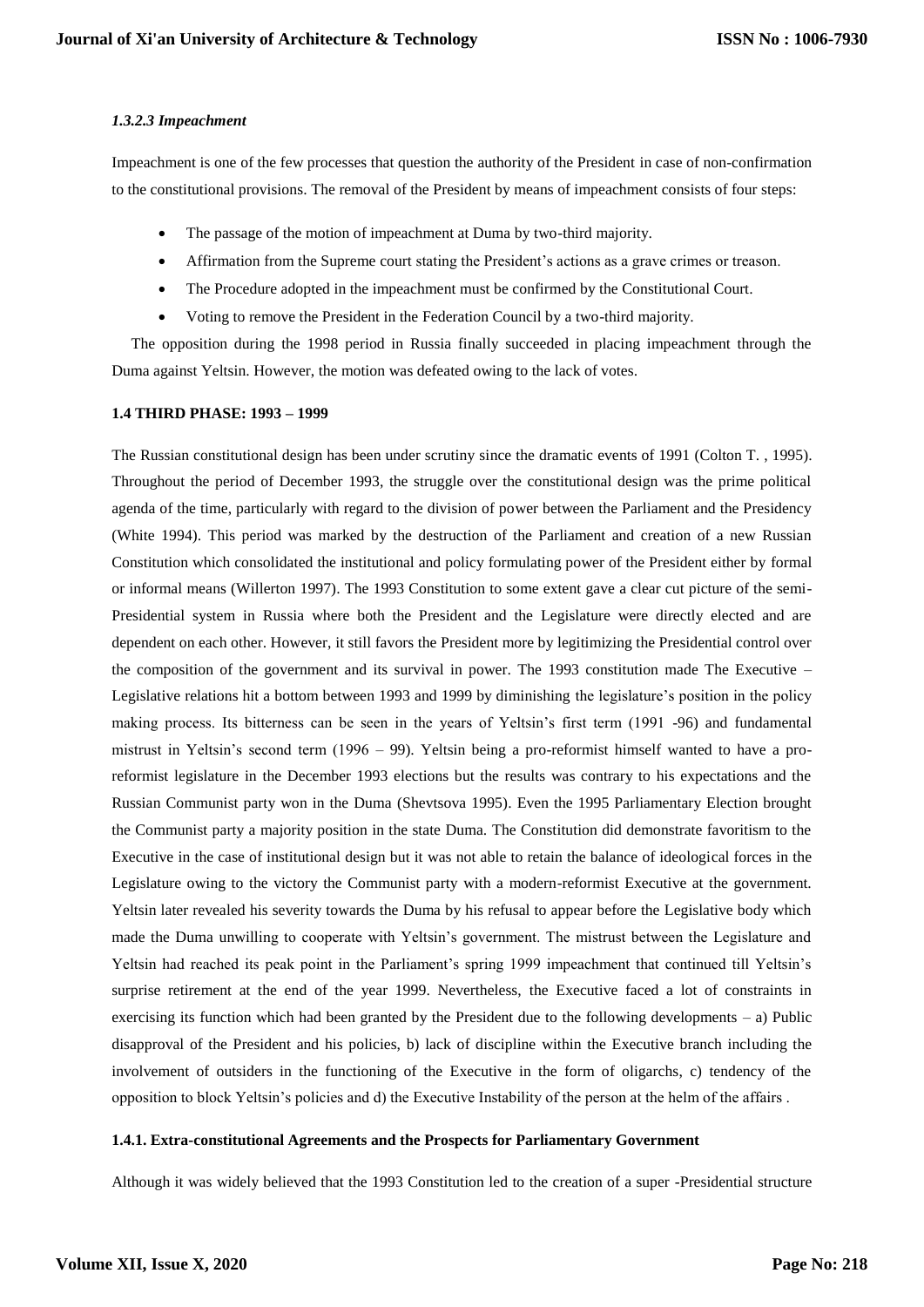by concentrating more power in the Presidency (Paul 1994), the Legislature still possessed its legislative authority and the capacity to exercise it. The new Constitution had mentioned the broad areas where the law takes precedence over the decrees when the two are in conflict. Despite these things the relation between the Executive and Legislature did not turn hostile but gave way to a mixture of calculated conflicts and limited cooperation (Mangott 2004). Robert G. Moser refers to the relationship of this period as a "peaceful coexistence" between the Executive and the Legislative branches. At this juncture there were extraconstitutional arrangements which were being used to resolve crisis such as the "big-four" negotiation involving the President, Prime Minister and the chairs of the two chambers of the Parliament. This initiative of big four was put forward by President Yeltsin in the fall of 1996 and it was used to deal with a lot of policies from 1996 to 1998 such as land code etc. There was also the Consultative Mechanism between the Duma faction leaders and the President through which they discuss many divisive issues that helps them reach a compromise in order to arrive at a decision especially during the process of the nomination of the Prime Minister. This period saw a less confrontational relation between the Executive and the Legislature because of the safety vent in the form of the 1993 Constitution, which made it highly precarious to be involved in any kind of confrontation leading to a lot of compromise between Yeltsin and the Communist party dominated Duma. According to Remington, the Parliament even when it is in a process of countering the presidency which was possible due to the incentives embodied in the Constitution (Remington 2000). During the period between 1994 and 1999 the Parliament had enacted more than 800 laws which demonstrate its power in engaging with the President and creating a space for itself in the policy process. At the same time there was issuance of 1500 decrees however, instead of viewing it in a negative light from the democratic viewpoint, we can contend ourselves with the show of strength of the parliamentary power structure till date in Russia. The Presidential decrees are central to the dominance of the President in the matters of Russian policy and bureaucracy. Yet, they were granted by the Constitution as a form of power to the President in order to implement it on one condition that it will not contradict the Constitution and the federal laws (Art 90 1993). Although the Duma was in a strong position, there were certain party factions and committees who were always at loggerheads with each other. This caught the attention of Yeltsin who wanted them to fight against each other instead of challenging the Executive in the matters of policy formulations (Ostrow 1998).

The period from 1994 to 1999 saw the rise in the power of the Russian Legislature as there was a decline in the health of President Yeltsin who was spending considerable time outside on vacation. This facilitated the Legislature in Duma to increase its power in order to tighten the strings around the Executive which ultimately led to self realization on the part of the Duma regarding its constitutional powers of which it was unaware earlier. They are using this new self-realization to challenge the Executive powers (Troxel 2003). The challenges that the Duma posed before the Executive were in the form of an agenda made by organizing coalitions against the Executive decision, thereby leading to the Lower House gaining credibility as an effective organ in order to influence the policy process.

Thus began a process of checks and balances on the part of the Legislature to counter the Executive through various mechanisms such as overriding vetoes from the council and the President, opposing the Prime Ministerial candidates in the first two rounds of voting, delaying executive bills while adopting legislation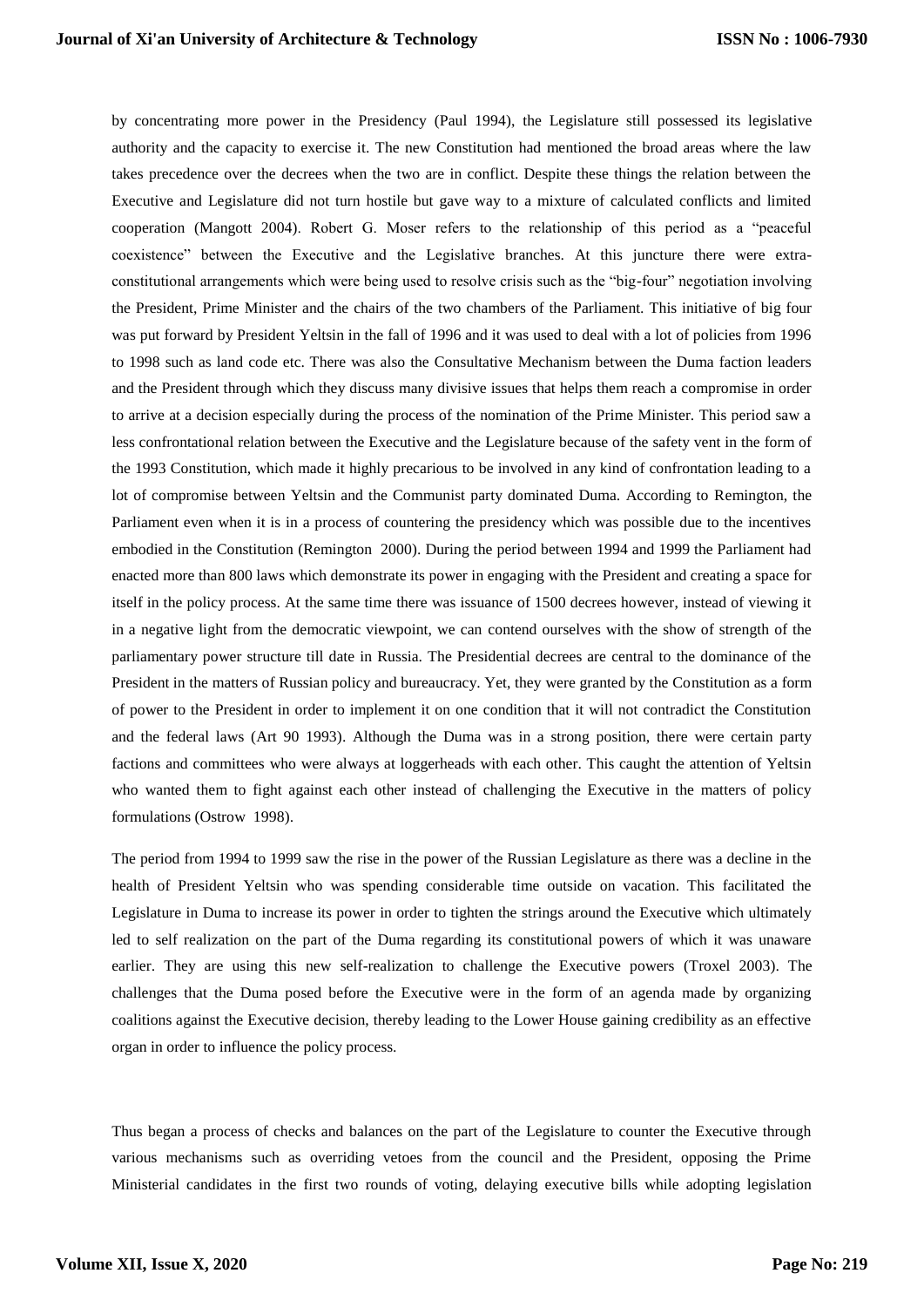which was earlier not favored by the Executive. The 1996 Presidential election brought back Yeltsin to power for another term which increased his stature as a strong leader. However, his weakness as a President was exposed which led to the formulation of many detrimental decisions by him that further decreased the original status of the presidency which was later substituted by the close aides of the president.

Yeltsin"s years in Russia are being termed chaotic because economic crisis prevailed during his tenure as the power was hijacked by the oligarchs. They were controlling the provincial governors in their process of bargaining with Kremlin while exploiting the regions. Thus, Yeltsin"s government was facing two channels of obstruction. On the central level the conflict was between him and the obstructionist Duma dominated by the Conservatives, and at the provincial level it was with the regional political leaders who had the backing of the oligarchs (Treisman 2002).

### **1.4.2 Weak Party System**

The Soviet Union was a strong state during its heyday because of its strong party structure. Though, it was a single party system but the same thing works in a democracy too by the strength of an effective party system. In 1995 Boris Yeltsin undertook a task of establishing a party known as "Party of Power" that would unify some of the centrist and moderately pro-market groups under the banner of a pro-government party which would promote the theme of stability and continuity – "Our Home is Russia". This initiative of Yeltsin under the banner of "Our Home is Russia" faded into oblivion after it failed to secure enough votes in the December 1995 elections. The Party was a failure not because it didn"t get enough votes, which was unlikely, when Yeltsin never campaigned for the party and governors never wanted to support it through their own machinery (McFaul 2001). The fear of challenge was always in the mind of Yeltsin because his period was marked by a Duma ruled by a party who opposed all his moves. It also led him to believe that this party "Our Home is Russia" might become powerful and challenge him in the future.

## **1.4.3 Duma in the 1993 - 1999**

Yeltsin during his final years of the end of his term was going through an ugly phase, with a decreasing health and political points in the Duma, which is visible in his dwindling use of decrees to bring forth some of his legislative agreements (Haspel 2006). As said earlier there was a decrease in tendency of conflict between Legislature-Executive because of the divergence in the relationship between communists in Duma and reformists in the Executive. As a whole we can say that initially they were having a conflictual relationship which led to the struggle for the vast property of the erstwhile Soviet Union (Barnes 2006). Instead of struggling among themselves they started struggling for the ownership of private property which Yeltsin considered an effective tool in dismantling communism in Russia (Shleifer 2000) which not only formulated parliamentary politics and executive-legislative relations but also opened up the scope of disagreements between them (Boycko 1995). This new phase led to the strengthening and organization of lobby quite strongly in Duma.

## **1.5 FOURTH PHASE: PUTIN'S YEARS**

After Boris Yeltsin, Vladimir Putin was appointed as the Prime Minister in August 1999. The departure of Boris from presidency in 1999 marked a new phase in Russia"s post-communist political development. With the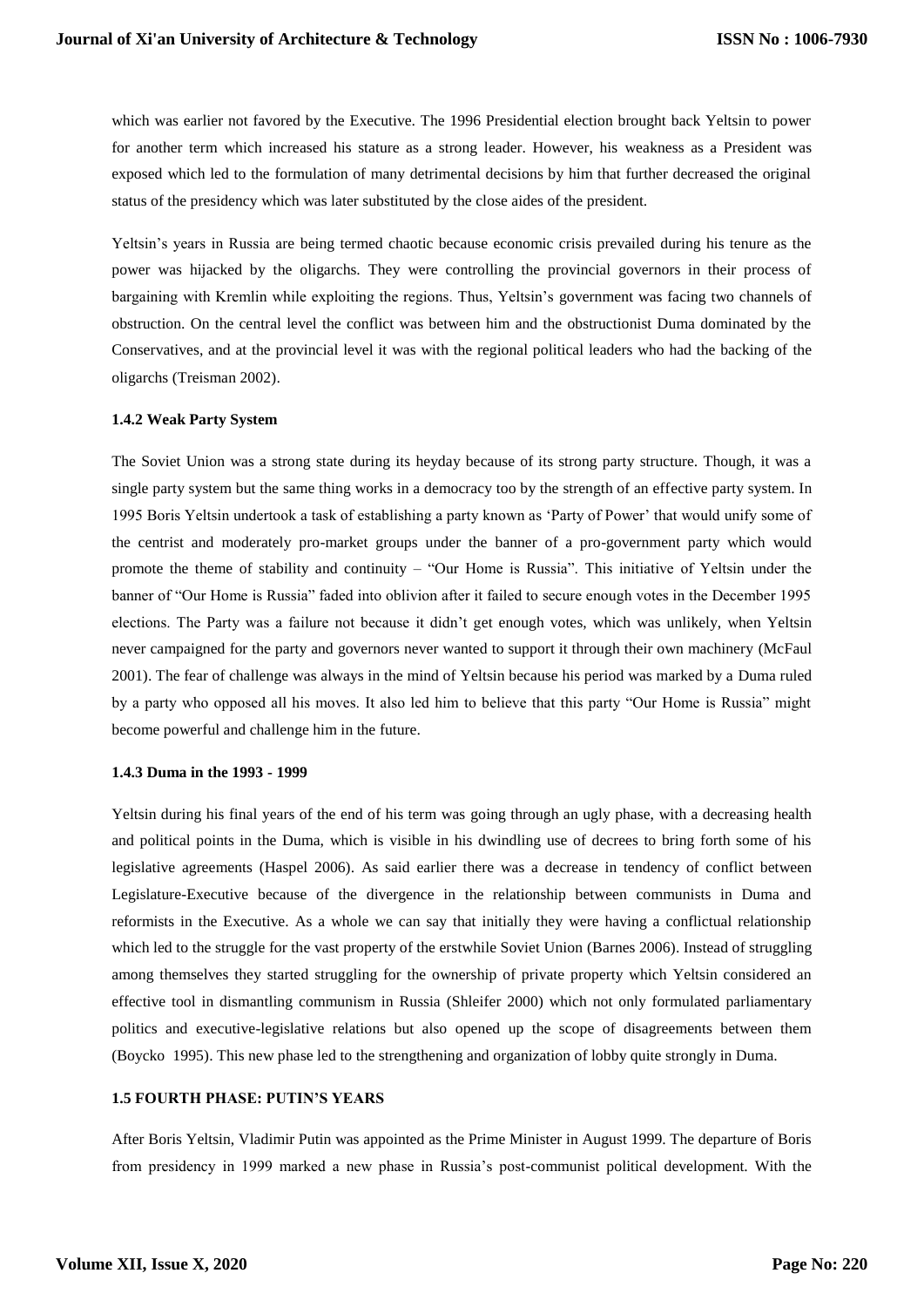presidency no longer occupied by the author of the Constitution, the question arose whether or not his successor will consider himself bound by the constitutional arrangements in place since 1993 or later (Remington 2000). Since 1993, after the Constitution was made there was a chance for Russia to evolve itself from the disputable democracy to a settled, consolidated constitutional democracy (Diamond 1999). There is further doubt to the above as the tense relations between the President and the parliament sometimes reach the point of threatening the constitutional fabric itself. Although, there was a negative impression about the Yeltsin"s use of presidential power to dominate Duma and the federal level politics (Ostrow 1998), yet the same supremacy in presidential administration was used in a positive sense under Putin to gain control over private, economic and financial interest which was necessary as the country was going through a bad economic phase in 1999. He, later on, went ahead and won the Presidential election in 2000 which brought about a new change in the Executive-Legislature relationship by the personal popularity of Putin and sequence of election and its outcome. This was for the first time that a President enjoyed a majority support in the legislature. So, this led to a good relationship between Executive and Legislature. He was a supporter of powerful Presidency and his tenure as president in Russia is termed as "administered democracy", or "managed pluralism" or "managed democracy" (Balzer 2003). There was also change in the relationship status of the Executive-Legislature from confrontational to cooperative, thanks to the majority enjoyed by the president in the Russian state Duma (Colton 2000). He brought about changes in the nature of the polity without altering the constitution. The regime of Putin was purely Presidential Authoritarian as compared to the confused Liberal Presidency of Yeltsin. From the perspective of a consolidated personalized regime, Putin's Russia has gained a better reputation from that of Yeltsin's, which was a failing state marked by unconsolidated democracy and authoritarianism (Sobchak 1999).

Putin"s two terms in Russia from 2000 - 2003 and 2004 - 2007 as a President can be called the authoritarian dominant party system, where the party and state are closely working together in the Russia"s executive institution of Presidency. The two terms of Putin saw a growth of party system which is positive from one perspective but, it also forced the party to use its access to state resources and policies to win elections in regional and national legislative elections. Now and then, we get a proof of the nexus between the party at national and regional level. This development in the political structure of Russia is a shift from that of Gorbachev's, as during his presidency the party was always opposed to the President in all his policies and political decisions. It used to give greater autonomy, as we have seen in chapter 3, to the policy of adaptive federalism and segmented regionalism, which actually changed in Putin"s period. It not only marked the end of the conflict between party and executive but also made the Regions follow into the footsteps of the Centre through its policy of New Federalism (as we have seen in the previous chapter). There was a shift from Presidential authoritarianism to party authoritarianism from 1993 - 1999 and 2000 - 2007. By increasing the regional lection through his electors, Putin made sure that any legislation he proposed would be passed in the regional legislatures. The party of Putin, United Russia, (EdinayaRossiya) played a major role in building the bridge between the President and the Parliament because it gave a major boost to the President whenever he wants to have a control over the voting process in the Duma, through its members in the parliament with the help of a whip. The same can be said about the Upper Chamber of the Russian parliament in the Federation Council, where too the president enjoys a lot of support.

# **1.5.1 One Party Regime**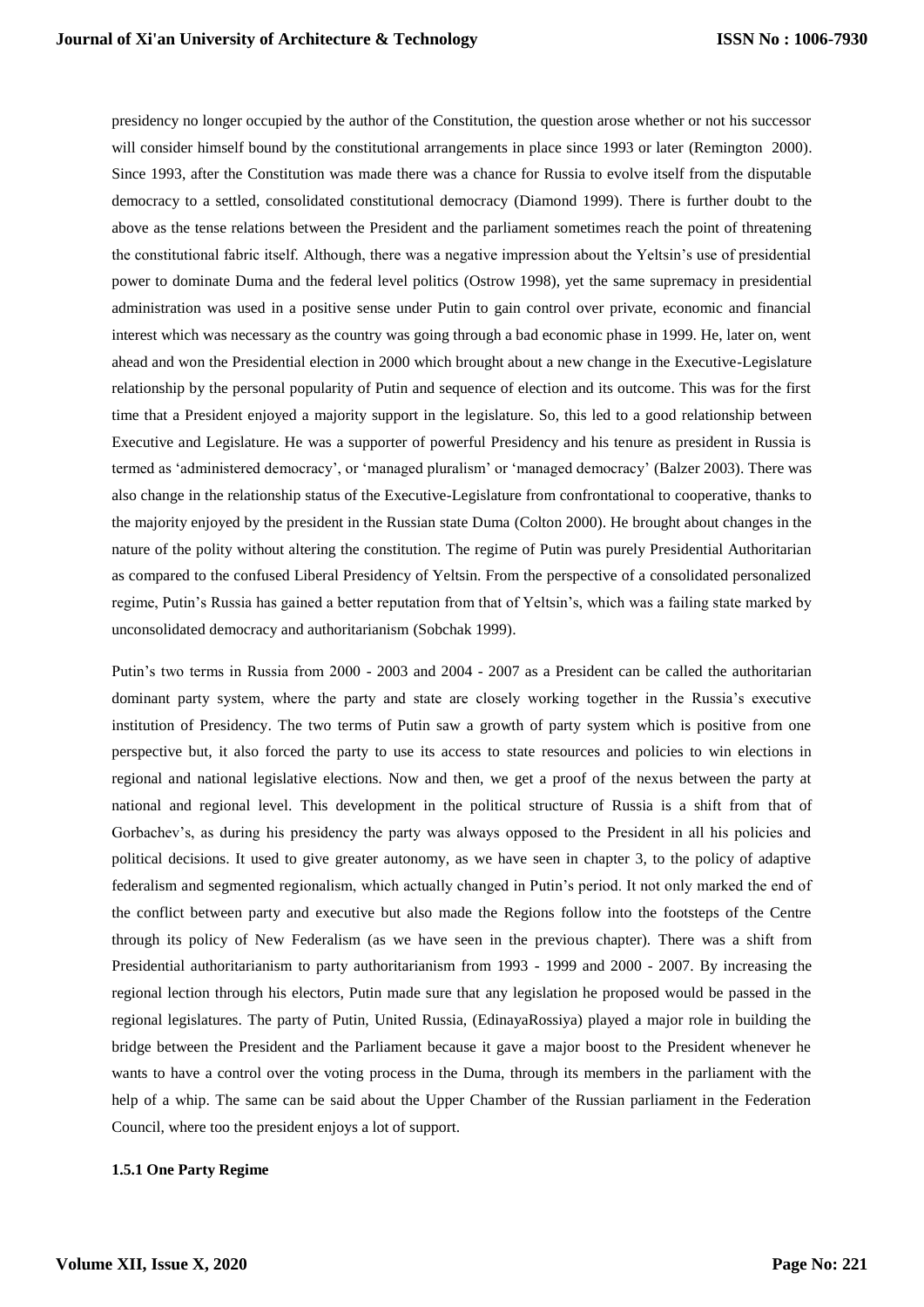The Voting pattern of the Legislature is usually in line with the wishes and desires of the President and is conducted in a well-disciplined manner (Chaisty 2005). The party members at the Parliament are always in search for money and influence by lobbying for various legislations that belong to distinct business houses, industrialists etc. In their efforts to give advantage to any particular legislation, they deviate from their party line by cooperating with the deputies in state Duma and members of the Federation Council. So, this brings another problem to the forefront. The bill may be introduced quickly at the insistence of the President but the passage of the bill takes time because of the sinister and selfish nature of the legislators. This makes the parliament a fighting arena of personal interests and profits over the public policy. The involvement of members in such acts is sometimes considered as legitimate and needful of the dominant party. The party needs a steady flow of capital to maintain the election campaign and the loyalty of public officials in the form of kickbacks, contacts to private companies, slush funds, parastatal funds etc. It leads indirectly to corruption at many levels, which involves figures of state and regional officials including the Governor, Mayors and other state and central officials. A dominant party system is always needed to fulfill the aspirations of its members by sanctioning more funds to their home projects, leading to greater patronage on the part of the majority party because of its control over productive forces (Hale 2005).

Single dominant parties, in order to maintain its status quo, always go for subduing its opposition by means of coercion, intimidation, control over media and manipulation of the election process (Magaloni 2006). It is sometimes expensive and risky on the part of the leader (Levitsky 2002). Patronage is better suited with respect to coercion only if the state has a great amount of natural resources to distribute in order to gain political mileage. There is no harm in doing that as it does not lead to losses in any sections of the society because in the case of loses the particular section is properly reimbursed. In the case of Russia, many of its regional powers are also the representatives of their energy rich areas. So the legislators of these areas are given freedom to use their resources according to their legislative will in accordance with the Centre.

The party of United Russia, in order to help their party members in serving their particular interests, developed a series of objectives – a) By increasing the number of legislative Committees from 29 to 32, they are giving members an opportunity to harness their profits from various deals without any clash of jurisdictions, b) having multiple access of the legislative agendas through the Deputy chair of the Duma, who has the power to set agendas and the calendar for the chamber, they can prioritize any issue over the others when it enters the Parliament, and c) by the formation of Deputy groups, which are nothing but internal and factional groups under the United Russia party, they strongly represent lobbying sectors such as oil and gas industry.

The party system in Russia has come a long way since the failure on the part of Yeltsin in his "Our Home is Russia" endeavour to the success of the "United Russia Party" under Putin. Moreover, the period of Putin was marked by a gain in international prices for the oils, gases, metals and other primary goods. Putin"s effective mechanism of using his party members to bring about legislation in the form of low taxes, less intrusive regulation and legislative support for the creation of new markets, in the fields of land, pensions, real-estate, insurance and other financial assets, not only raised the investors" confidence but also contributed to a faster economic growth that helped the growth of Putin"s popularity ultimately leading to the growth of his party. The powerful electoral base of the party comprises of the middle class which is largely targeted by the public image of Putin that highlights order, economic progress and international prestige returned to the country since the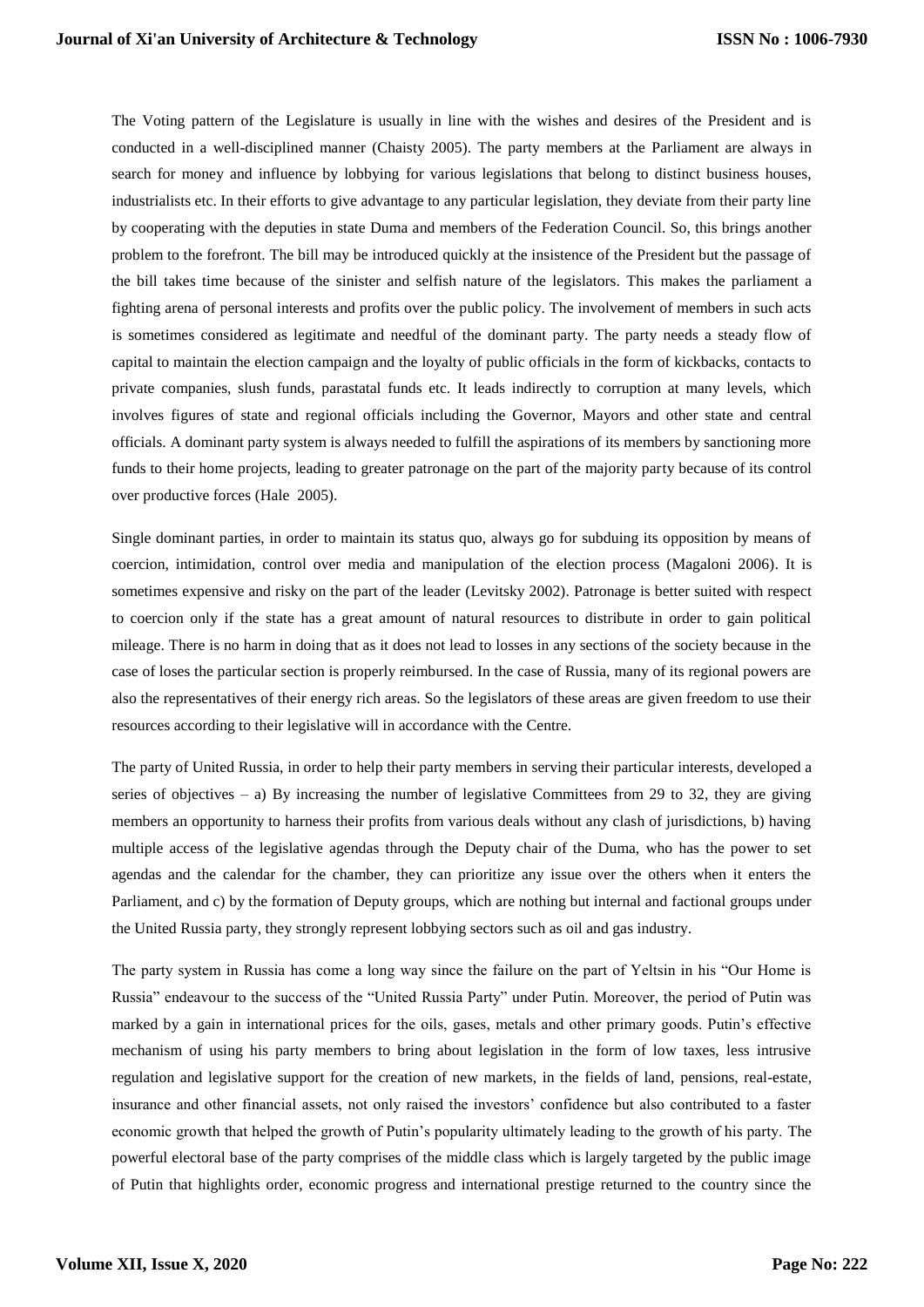disassociation of Soviet Union in 1991.

## **1.5.1 Arbitrary personal rule**

Putin"s rule in Russia can be perceived as concentration of power around the personal charisma and figure of Putin himself, instead of the political and legal institutions given in the Russian Constitution. In a democratic Russia, the President, instead of the government, allocates the various public and private offices. Like Yeltsin, who never had the support of the majority government in the Parliament and hence ruled the state by a Presidential decree and in open contempt of his political opposition, Putin too did the same by pertaining to the authoritarian possibilities of the Constitution.

## **1.5.2 Use of Force to decide Political Issues**

When it comes to political issues in Russia, the President, in order to surge over the difficult political issues, contemplates the use of force, which if seen in the case of Yeltsin"s presidency not only brought about the Constitution through the coup, but also helped during the war of Chechen Succession (1994 - 1996). However, Putin on the other hand, took the help of intimidation, harassment and arrest as tools to tide over the political pressure. This highlighted another aspect of the Executive - Legislature clash, which hadn"t completely ended but transgressed to a whole new level by the nexus between the Executive and other democratic tools such as Journalism, media, oligarchy, elite associations etc. This whole system of resolving political conflict by the bullet, and not by the ballot, was established under Yeltsin"s rule in October 1993 when he went on a mass military rampage in order to subvert the political opposition to his reforms.

### **1.5.4 Duma under Putin**

Putin came to the limelight in 1999 the year of the third Duma after Yeltsin had resigned. In the elections of 2000, his party didn"t get a majority but became a pivotal party. Without its support, nobody could get a majority in the Parliament. His United Russian Party formed an alliance with the Fatherland – All Russian party factions and two deputy groups. Under this majority in the Duma, Putin initiated his goal of economic growth which was not usual for Yeltsin because he faced the stiff opposition from the nationalist and Communist in the Legislature. Putin perceived that the major threat to Russia at that juncture was its Economic stagnation.In 2000, when the new Parliament came into existence, he planned numerous measures at the initial stage on innovation, investment and Tax.In 2001, he emphasized on federal relations, criminal and civil procedure.In 2002, he focused more on the division of responsibility between the federal government and the regional government and reformed the local government. He was in the favor of limitation of the large industrial monopolies and reforms in utilities and housing sector.By the December of 2003 elections, Putin's party, United Russia established total control over the Duma with a centralized power within the faction of the alliance.He brought about administrative reforms in 2004.

# **1.6 CONCLUSION**

To sum up in the end, we can say that the mixed "President-Parliamentary" constitution faced a lot of crunch in the form of interbranch deadlock and crisis because of extensive power in the hands of the President, weak Parliament in the form of a Communist opposition and intermediary position of the government which required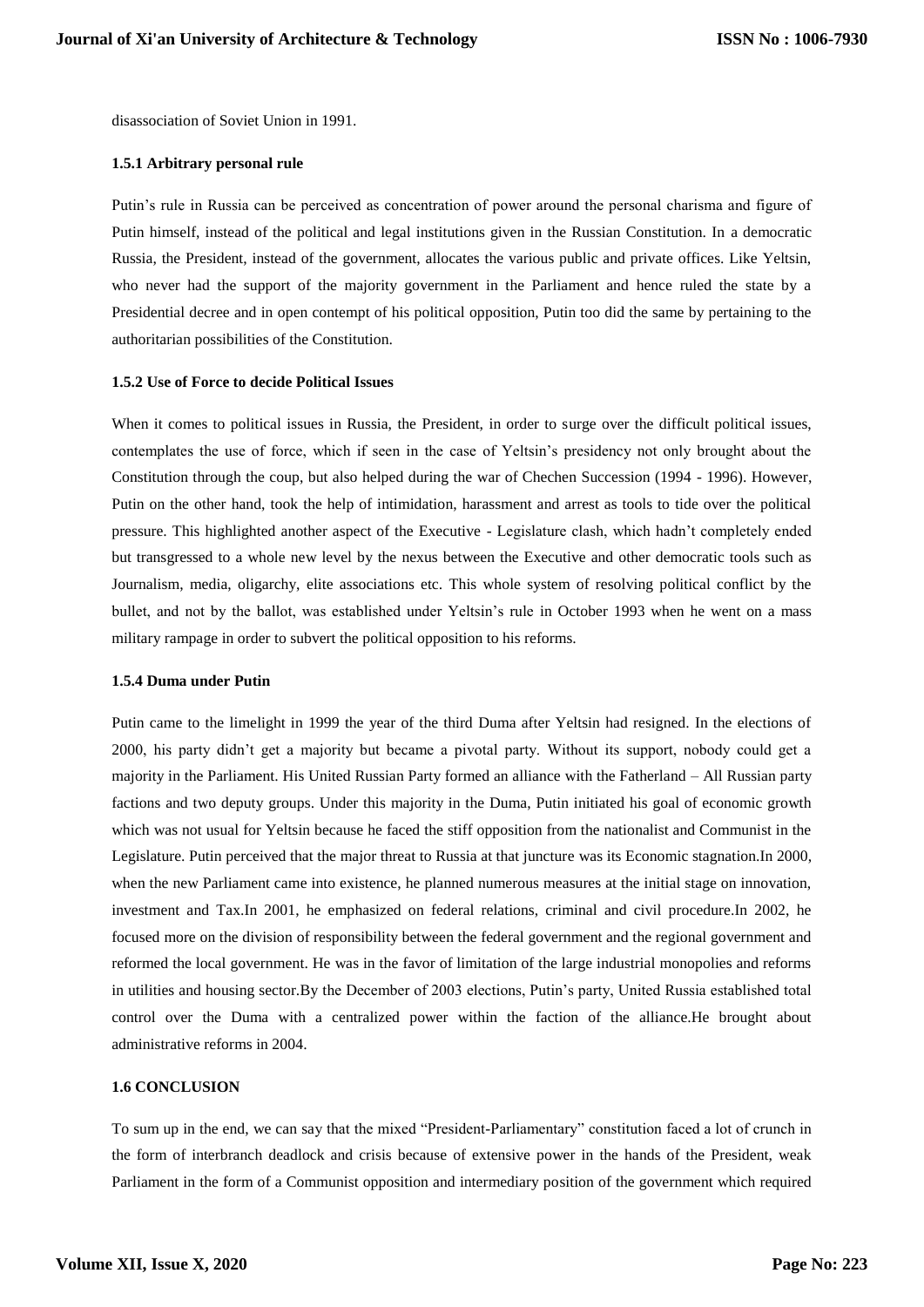not only the Parliament"s confidence but also the President"s favor. While a great amount of attention was given to the politics involved in the Constitution making and the powers of the President and the Parliament, little research were done in order to explore the dynamics of the Legislative-Executive relations in practice. The authority possessed by the Executive to pass decrees always poses a problem in a new democratic set up as it undermines the Legislature"s lawmaking ability and indirectly leads to the harming of the democratic character of the regime. The 1993 Constitution gave a lot of power to the Executive which was being used by both Boris Yeltsin and Vladimir Putin to propel their policies ahead which indirectly made the executive hegemonic. Russian politics has been through numerous changes which had a lot of impact on the development of various dimension of the evolution of the Executive. It started with the unrealistic, pro-western policies adopted by the Yeltsin government in the early 1990s.The Post-soviet Russia saw its elites losing faith in their country when it came to deal within and the world. This made the Executive opt for an authoritarian rule based on the Presidential prerogative and they reversed the dependence on private finance and eliminated political opposition. The relation between the Executive and Parliament went for a bargaining and compromised their relation for six years from 1993 to 1999. The fear of the catastrophic breakdown that might occur due to the collision between the two branches and the Constitutional limitations on the part of the President in policy making makes it desirable to seek the legislative"s decision for the same in a congenial way. In the process of their hammering relationship a lot of agreements get squashed on some issues. There was a breakdown in the relationship from 1994 – 99 which was the reason behind their failure to reach a reasonable conclusion on some of the major agreements, such as legalization of private property in land etc. The Period of 1993-94 was a period of uncertainty as there was a lack of trust between Yeltsin and his opponents who were deeply divided on ideological lines and doubtful about each other"s intentions.

In 2000, Vladimir Putin took over the reins of an old guard with uncertainty about the relative strength of each camp. Although political disorder and risk of constitutional breakdown still makes the process of democracy look like a failure, it is the compromise between the Executive and the Legislature for the past six years that has made us believe in some kind of a compromise between the opposing camps to form a stable political system. The United Russia had helped maintain a huge popularity base for Putin which not only benefitted him politically and electorally but also brought the economic growth of the country in the form of decline of poverty &unemployment, increase in average real income, accumulation of wealth in through pensions, savings, ownership of shares and stock. It is very hard to believe that the entire process of development was always positive as there is also the negative part of it which is not highlighted because of the administrative pressure, biased media, falsified results and the popularity of Putin as a man who guided his country towards political development and economic prosperity. It is a very costly affair to maintain an authoritarian dominant party regime which needed a certain amount of fund and monetary patronage, publicity campaigns and winning of elections. The effort on the part of Putin"s administration has lead to the construction of a post-1993 Russian politics and shaped the nature of relationship between the President and the Parliament.United Russia"s domination in the Duma helped Putin in shaping his goals which couldn"t happen during the time of Yeltsin. He changed his agenda from time to time which was successful because of the support he enjoys in the Parliament. During the 2000 – 2003 his only objective was the revival of the economy by dismantling any kind barriers to investment and innovation. For this objective he initiated a lot of policies and measures and made sure that it got passed in the Duma through his loyal party members. From 2004 – 2007 he changed his objective by expansion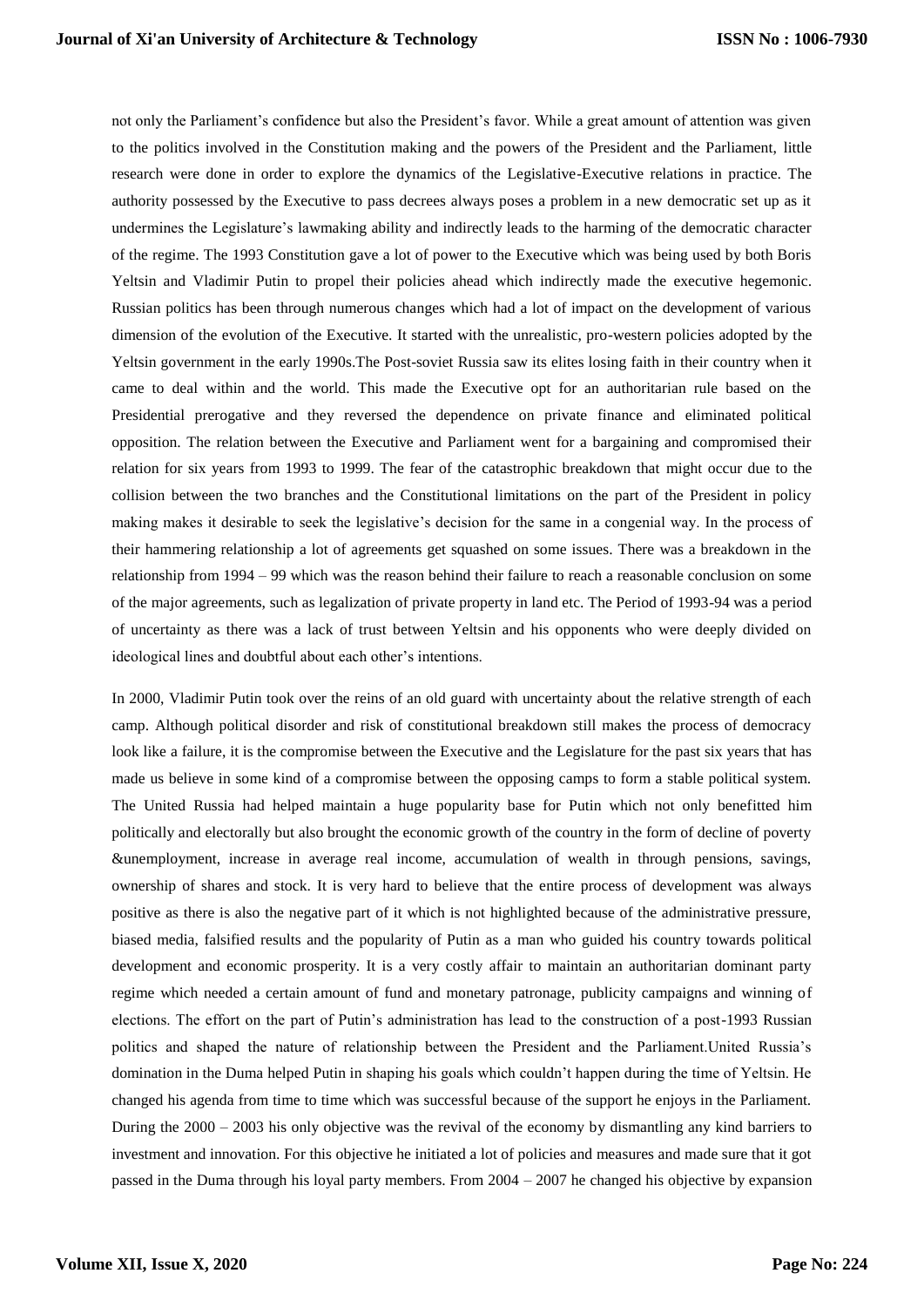of the executive branch by countervailing any other threat to the executive which includes the party, civil society, media and the expansion of funds towards commitments in the social sector such as pension, education, employment. There are conflicts between various groups and industrial bodies based on the policy disputes which made the President helpless in the context of taking sides, since it needs economic security to carry out its policies. The bureaucratic conflict is the new trend in Russian politics during Putin's era because of the great amount of patronage of the Legislature under the directions of the Executive which is a dangerous trend and might destabilize the country. Russia under Putin akin to Yeltsin"s period can be regarded as a state nation rather than a nation state.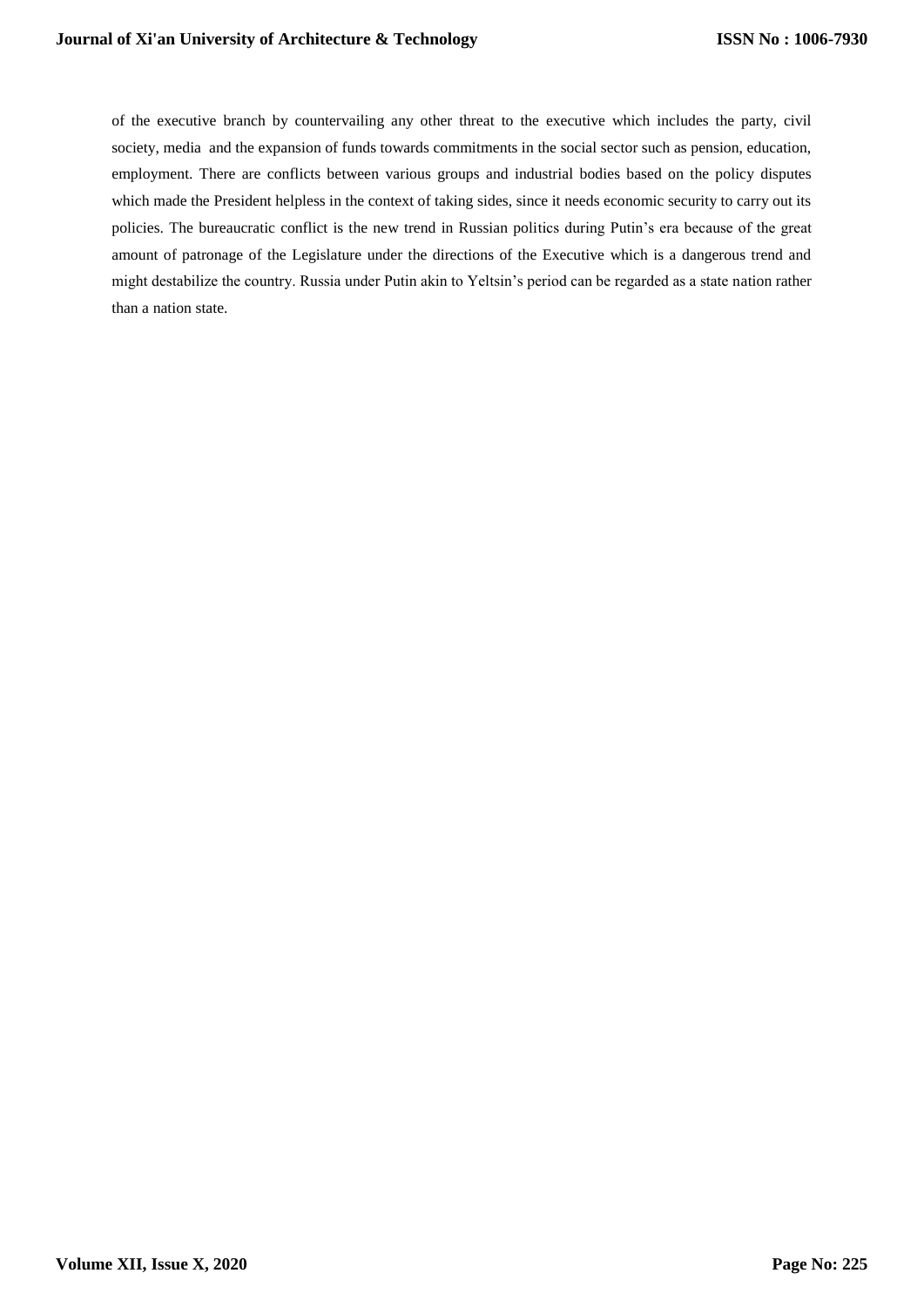## **REFERENCES**

## **(\* Indicates Primary Resources)**

(n.d.). Retrieved from [www.cityline.ru:8084/politika/reg/dogovory.html](http://www.cityline.ru:8084/politika/reg/dogovory.html)

(n.d.). Retrieved from [www.president.kremlin.ru/events/34.html.](http://www.president.kremlin.ru/events/34.html)

Akopov,Petr and Babaeva,Svetlana. (2000, May 15). Izvestiya.

Alexseev, M. (1999),"Intrdoduction:Challenges to the Russian Federation", In M. A.Alexseev, *Center-Periphery Conflict in Post Soviet Russia: A Federation Imperiled* (p. 1), Basingstoke: Macmillan.

Aristotle. (1962),*Politics,* Middlesex: Penguin Books.

Avtonomov, A. Z. (2000), Regional'nye parlamentyv sovremennoi Rossii,*Nauchnye doklady*.

Balzer, H. (2003),"Managed Pluralism:Vladimir Putin's Emerging Regime",*Post-Soviet Affairs, 19*(3), 189 - 227.

Barker, E. (1951),*Principles of Social and Political Theory,* Oxford: Clarendon Press.

Barnes, A. (2006),*Owning Russia : The Struggle over Factories , Farms , and Power ,* New York: Cornell University Press.

Boycko, M. (1995),*Privatizing Russia,* Cambridge : MIT Press.

Boycko, M. (1995). *Privatizing Russia,* Cambridge . Burgess, M. (2006),*Comparative Federalism:Theory and Practice ,* London: Routledge.

Cameron, R. (2002),*Regional Politics in Russia,* Manchester: Manchester University Press.

Carey, J. M. (1998),*Executive Decree Authority :Calling Out the Tanks , or Filing Out the forms ,* Cambridge: Cambridge University Press.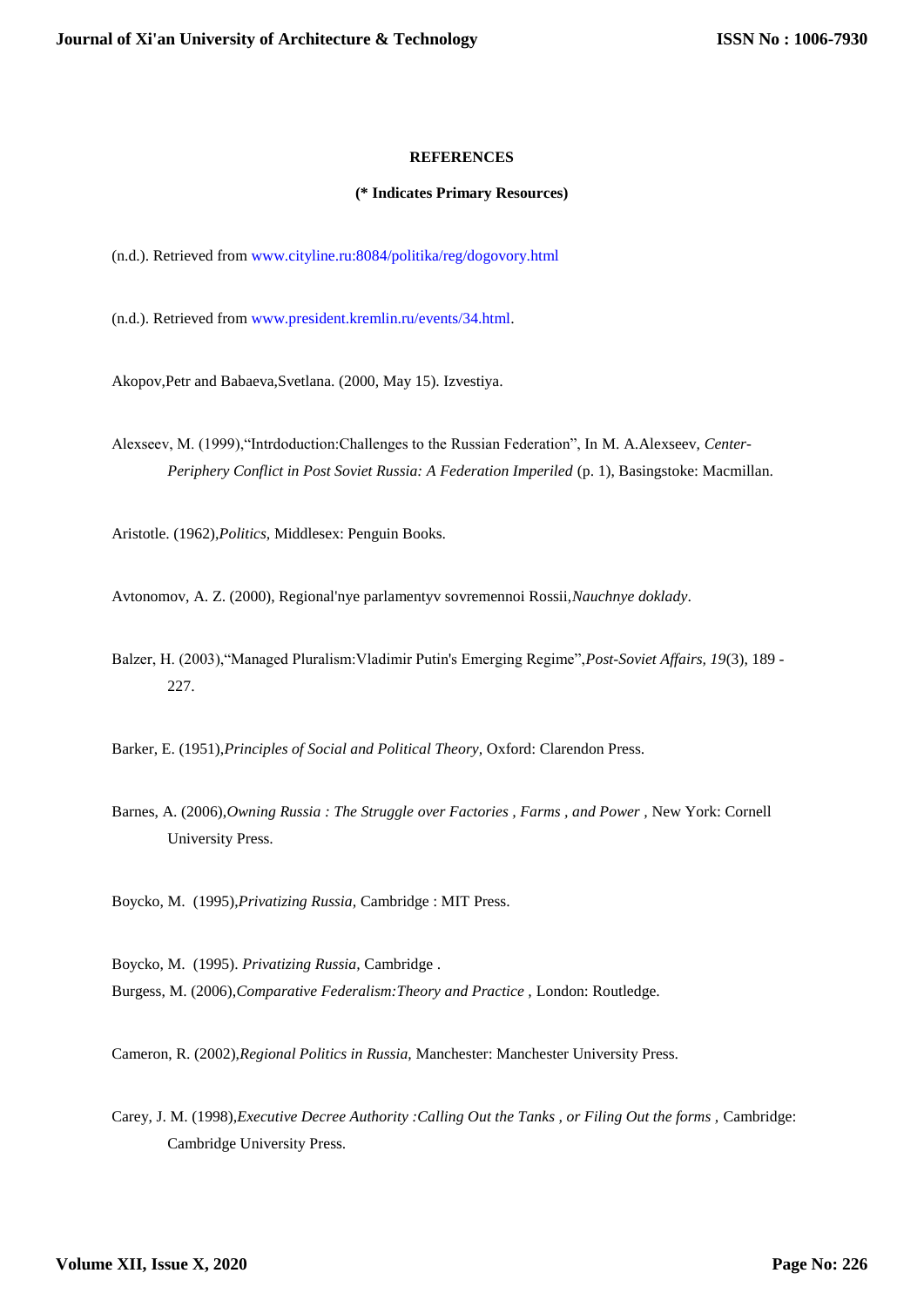Chaisty, P. (2005),"Party Cohesion and Policy making in Russia,*Party Politics" , 11*(3), 299 - 318.

- \*Chebankova, E. (2005),"The LImitations of central Authority in the regions and the implications for the evolution of Russia's Federal System", *Europe-Asia Studies, 57*(7), 933 - 949.
- Colton, T. (1995),"Superpresidentialism and Russia's Backward State",*Post-Soviet Affairs, 11*(2), 144 148.
- Colton, T. a. (2000, April-June),"Reinventing Russia's Party of power:"Unity" and the 1999 Duma Election",*Post-Soviet Affairs, 13*(3), 201-224.
- Constitution of Russia (1993),"*Russian Federation's Constitution of 1993"*, Retrieved from constituteproject.org: [https://www.constituteproject.org/constitution/Russia\\_2008.pdf](https://www.constituteproject.org/constitution/Russia_2008.pdf)
- Di Palma, G. (1990),*To Craft Democracies : An Essay on Democratic Transitions ,* Berkeley: University of California Press.
- Diamond, L. (1999),*Developing Democracy:Toward Consolidation ,* Baltimore.

Elazar, D. (1987),*Exploring Federalism ,* Tuscaloosa: University of Alabama.

Elazar, D. (1987),*Exploring Federlism,* Tuscaloosa: The University of Alabama Press.

Filippov, Y. (2006, October 6),"Outside View: The Russia‐Georgia Rift",*World Peace Herald*.

- \*Fish, S. (2000),"The Executive Deception; Superpresidentialism and the Degradation of Russian Politics" , In V. Sperling, *Building the Russian state,institutional crisis and the Quest for Democratic Governance*  (pp. 177 - 192), Boulder : Westview Press 2000.
- \*Freeland, C. (2000),*Sale of the Country : Russia's Wild Ride from Communism to Capitalism ,* London: Little , Brown and Company.
- Gagnon, G. (1993), The Political Uses of Federalism, In M. B. Alain-G.Gagnon, *Comparative Federalism and Federatiion* (p. 37), Toronto : University of Toronto Press.

gazeta, R. (1992).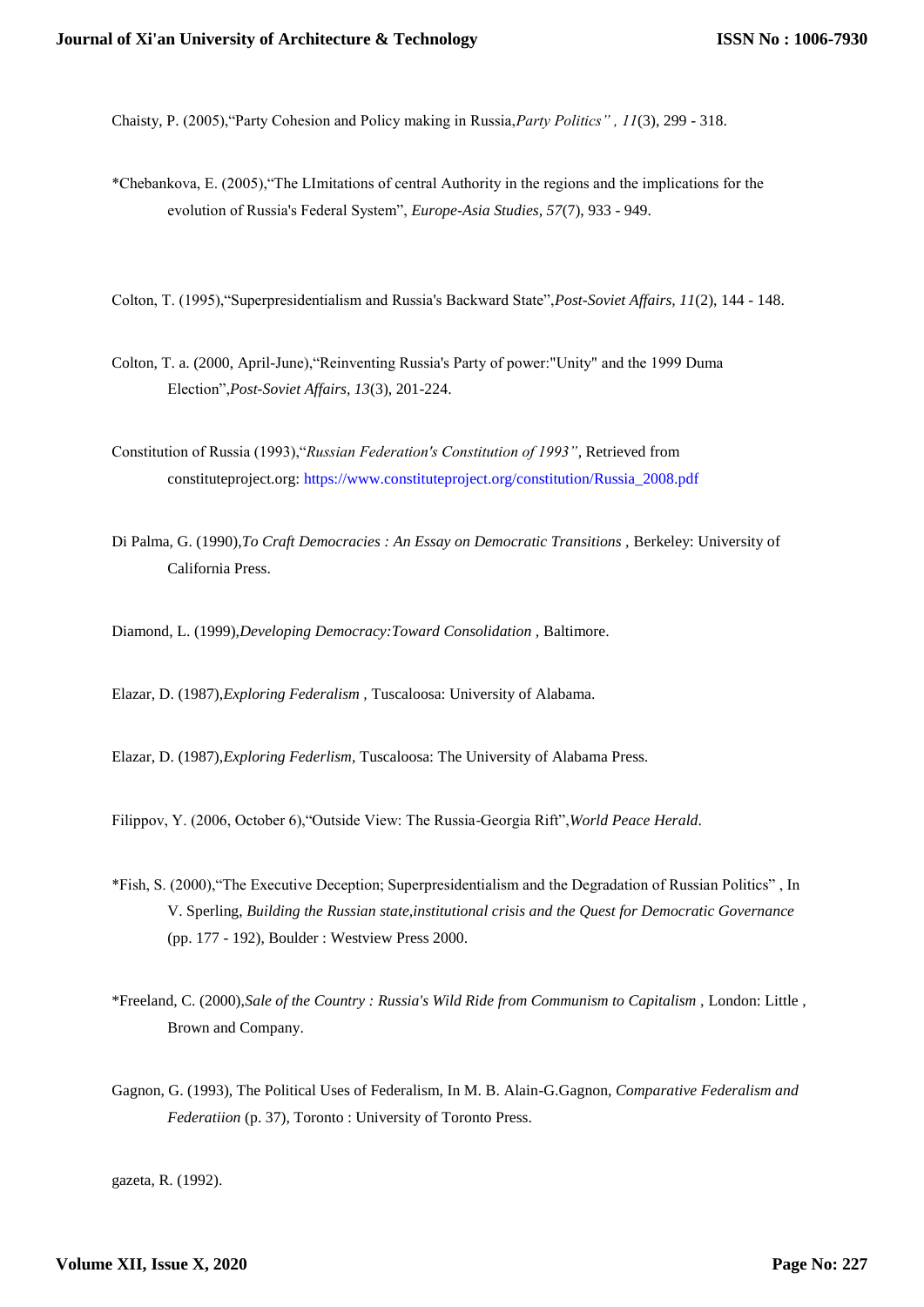Gettel, R. G. (1967),*Political Science,* Calcutta: World Press limited.

- Gitleman, Z. (1979),"Federalism and Multiculturalism in Socialist Systems" , In D. Elazar, *Federalism and Political Integration* (p. 159), Tel Aviv: Turtledove Publishing.
- Hale, H. (2005),"Regime Cycle:Democracy ,Autocracy and Revolution in Post-Soviet Euraisa",*World Politics, 58*(1), 133 - 65.
- Haspel, M. (2006),"Lawmaking and Decree Making in the Russian Federation:Time, Space and Rules in Russian National Policymaking",*Post Soviet Affairs, 22*(3), 249 - 275.
- Higley, J. (1992),*Elites and Democratic Consolidation in Latin America and Southern Europe,* New York: Cambridge Univeristy press.
- Holmes, S. (1993),"Superpresidentialism and its problems",*East European Constitutional Review*, 123 124.
- Huber, J. D. (1996),*Rationalizing Parliament : Legislative Institutions and Party Politics in France,* Cambridge: Cambridge University Press.
- Huntington, S. (1984),"Will More Countries become Democratic ?",*Political Science Quarterly , 99*, 193 218.
- Huskey, E. (1995),"The State-Legal Administration and the Politics of Redundancy",*Post-Soviet Affairs, 11*, 115 - 143.
- Huskey, E. (1999),*Presidential power in Russia ,* New York: M E Sharpe.

Hutcheson, D. S. (2003),*Political Parties in the Russian Regions,* London: Routledge .

- \*Hyde, M. (2001),"Putin's Federal Reforms and their Implications for Presidential Power in Russia",*Europe-Asia Studies, 53*(5).
- I.E. Kozlova and O. E. Kutafin. (2006),*Konstitutsionnoe Pravo Rossii (Constitutional Law of Russia)* (4th ed.).

Izvestiya. (2000, July 20), On Removing from office the Regional Leaders of Legislative and Executive Bodies.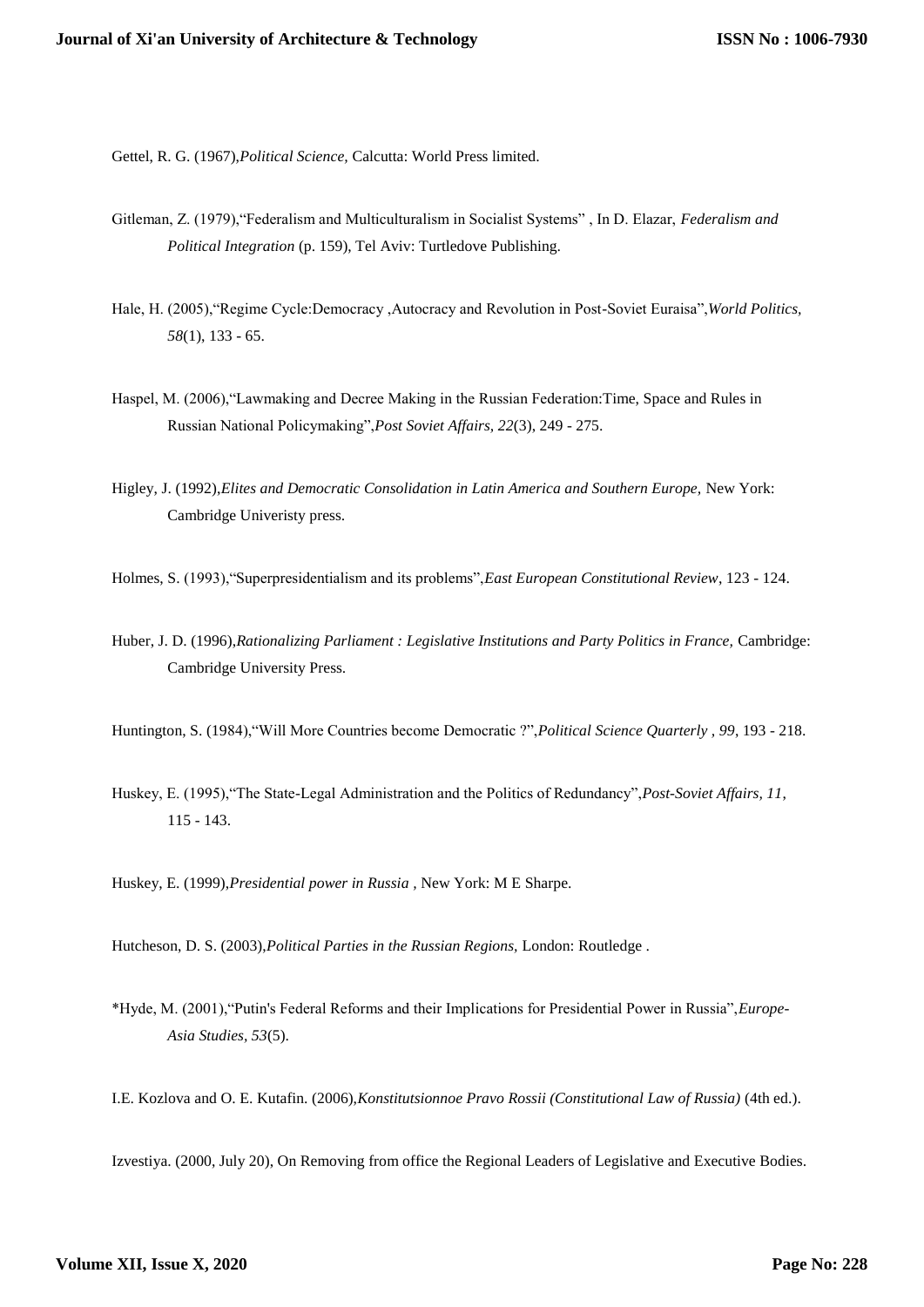- Kahn, J. (2002), *Federalism , Democratization and the Rule of Law in Russia ,* Oxford: Oxford University Press.
- Kapuscinsi, R. (1994). Imperium.
- Kempton, D. (2001),"Russian Federalism:Continuing Myth or Political Salvation?",*Demokratizatsiya, 9*, 201 242.

King, P. (1982),*Federalism and Federation,* London and Canberra: Croom Helm.

Kolesnikov, A. a. (1997, April), "Priority to order and Reform",*New Times, 9*.

Kynev, A. (2003, April 15),"The Role of Political parties in Russia's 2002 Regional Elections" ,*Russia and Eurasia Review, 2*(8).

Lambroschini, S. (2000, june 30),"KGB Veterans Head Has High Hopes of Putin",*Newsline*.

- Lankina, T. (2005),"President Putin's Local Government Reforms" , In P. R. .Orrtung, *The Dynamics of Russian Politics : Putins's Reforms of Federal-Regional Relations* (Vol. 2), Lanham: MD , Rowman & Littlefield .
- \*Lapidus, G. a. (1995),"Nationalism ,Regionalism and Federalism:Center-Periphery Relations in Post communist Russia", In G. Lapidus, *The New Russia : Troubled Transformation* (pp. 79 - 114), Boulder: Westview Press.
- Laski, H. J. (1989),"Political Institutions" , In H. E. Apter, *Comparative Politics:A Reader* (p. 123), New Delhi: Surjeet Publications .
- Levitsky, S. a. (2002),"Elections without Democracy:The Rise of Competitive Authoritarianism",*Journal of Democracy, 13*(2), 52 - 65.

\*Lijphart, A. (1992),*Parliamentary Versus Presidential Government ,* Oxford: Oxford University Press.

Linz, J. (1990, winter), The Perils of Presidentialism,*Journal of Democracy , 1*(1), 72 - 84.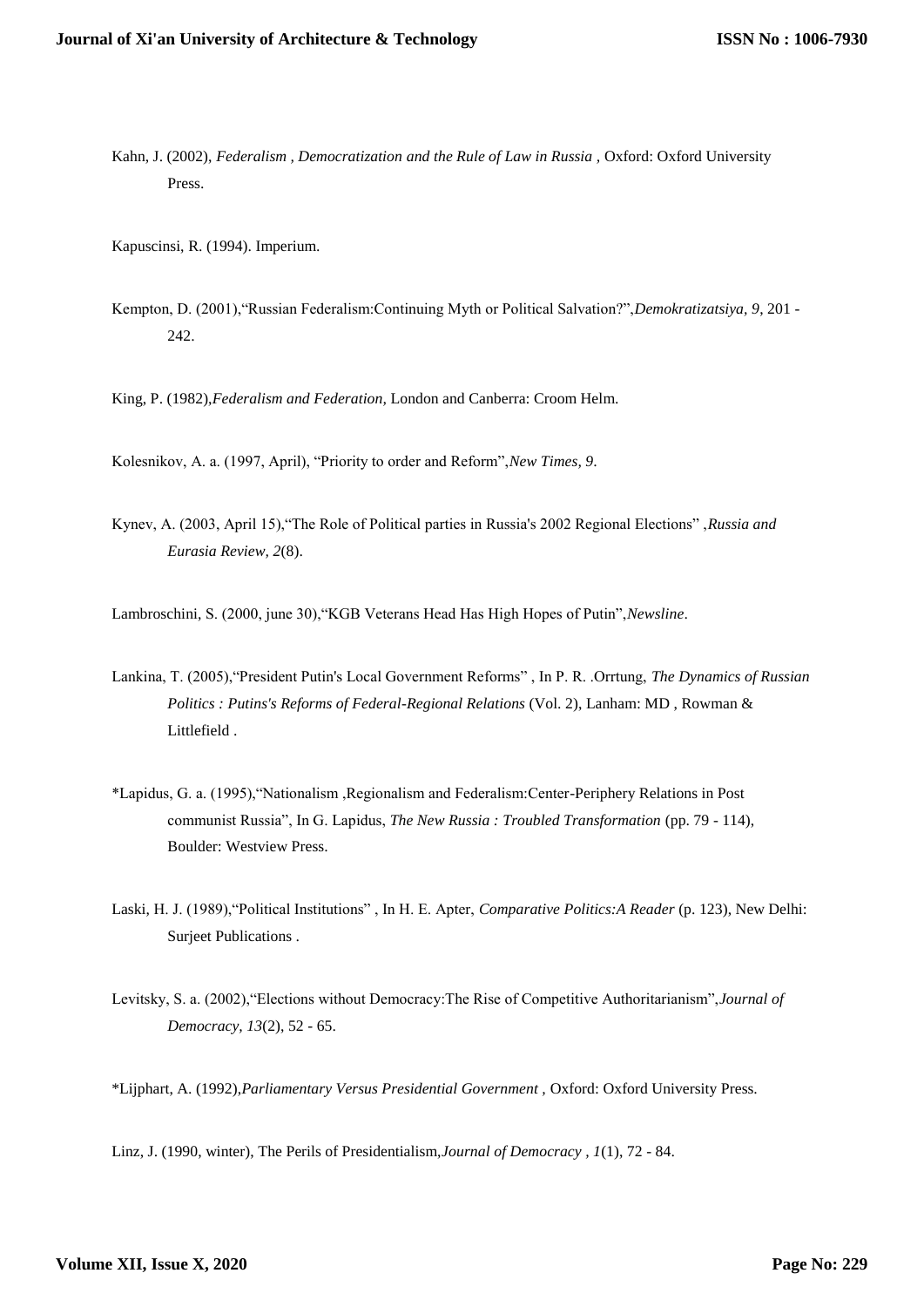- Linz, J. J. (1994),"Presidential or Parliamentary Democracy:Does it Make a DIfference ?", In J. J. Valenzuela, *The Failure of Presidential Democacy : Comparative Perspectives* (p. 7), Baltimore: John Hopkins University Press .
- Lipset, S. (1959),"Some Social Requisites of Democracy:Economic Development and Political Development",*American Political Review, 53*, 69 - 105.
- Lysenko, V. (1995, March April),"Problemy Razvitiia Federativnykh Otnoshenii v Sovremennoi Rossii",*Kentavr*, 24.
- Lysenko. (n.d.), *Problemy Razvitiia Federativnykh.*
- Magaloni, B. (2006),*Voting for Autocracy: Hegemonic Party Survival and its Demise in Mexico,* Cambridge: Cambridge Univeristy press.
- Mangott, G. (2004), Russia:The Emergence of a (Mis-)Managed Democracy, In G. a.-G. Heinrich, *Russia-Continuity and Chnage* (p. 53), New York: Springer Wein.
- Margolis, M. (1979),*Viable Democracy,* New York: St.Martin's Press.
- \*McFaul, M. (2001),*Russia's Unfinished Revolution:Political Change from Gorbachev to Putin,* New York: Cornell University Press.
- \*Montesquieu. (1949),*The Spirit Of Laws.*
- Nicholas, T. M. (2000),*The Russian Presidency : Society and Politics in the Second Russian Republic,* Basingstoke: Macmillan.
- Nikitinsky, L. (1997, Winter),"Russia interview with Boris Ebseev ,Justice of the constituional Court of the Russian Federation",*East European Constitutional Review, 6*(1), 83-88.

Nogee, J. L. (1997),*The Struggle for a New Order,* Boston: Allyn and Bsecon.

O'Donnell, G. (1993),"On the State , Democratization and Some Conceptual Problems : A Latin American View with Glances at some post communist Countries",*World Development , 21*, 1355 - 1369.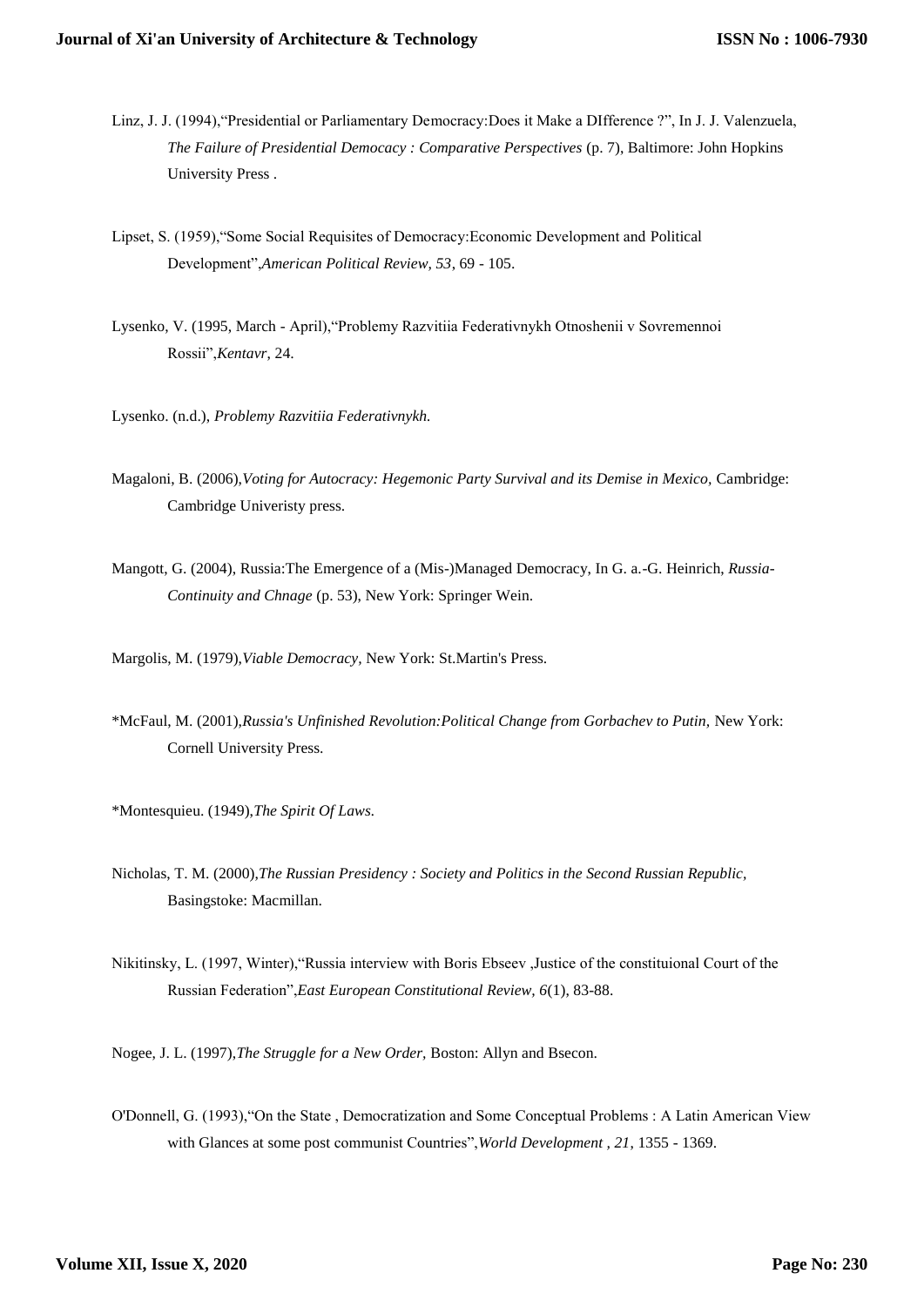- \*Ostrow, J. (1998),"Procedural Breakdown and Deadlock in the Russian State Duma : the Problems of an Unlinked ,Dual-channel Institutional Design",*Europe-Asia Studies, 50*(5), pp. 793-816.
- Ostrow, J. M. (1998, july),"Procedural Breakdown and Deadlock in the Russian State Duma:The Problems of an unlinked ,Dual-channel Institutional Design",*Europe Asia Studies*(5).
- Parrish, S. (1998),"Presidential Decree Authority in Russia , 1991-95", In J. M. Shugart, *Executive decree Authority,* Cambridge : England .
- Paul, K. (1994),"Delegative Democracy in Russia and Ukraine",*Communist and Post-Communist Studies, 27*, 423 - 441.

Petrov, N. (2006, May 30), Undertanding the Senators,*Moscow Times*.

Pollard, A. P. (1991),*USSR : Facts and Figures Annual* (Vol. 15), Florida: Academic International Press.

Polyakov, L. (2007, October 24), Sovereign Democracy as a Concept for Russia,*RBTH*.

\*Putin, V. (2000),*First Person.*

- \*Remington, T. (1997), From Soviet to Parliamentarism, In S White, *Developments in Russian Politics* (pp. 61 - 62), London: Macmillan.
- \*Remington, T. F. (1997), From Soviets to Parliamentarism, In S.White, *Developments in Russian Politics* (pp. 63 - 64), London: Macmillan.
- Remington, T. F. (1998, "October-December), Decrees , Laws and Interbranch Relations in the Russian Federation" ,*Post Soviet Affairs, 14*(4), 287 - 322.
- Remington, T. F. (2000, Autumn),"The Evolution of Executive Legislative Relations in Russi since 1993",*Slavik Review, 59*(3), 412 - 420.
- Remington, T. F. (2000, Autumn),"The Evolution of Executive-Legislative Relations in Russia since 1993",*Slavic Review, 59*(3), 499 - 520.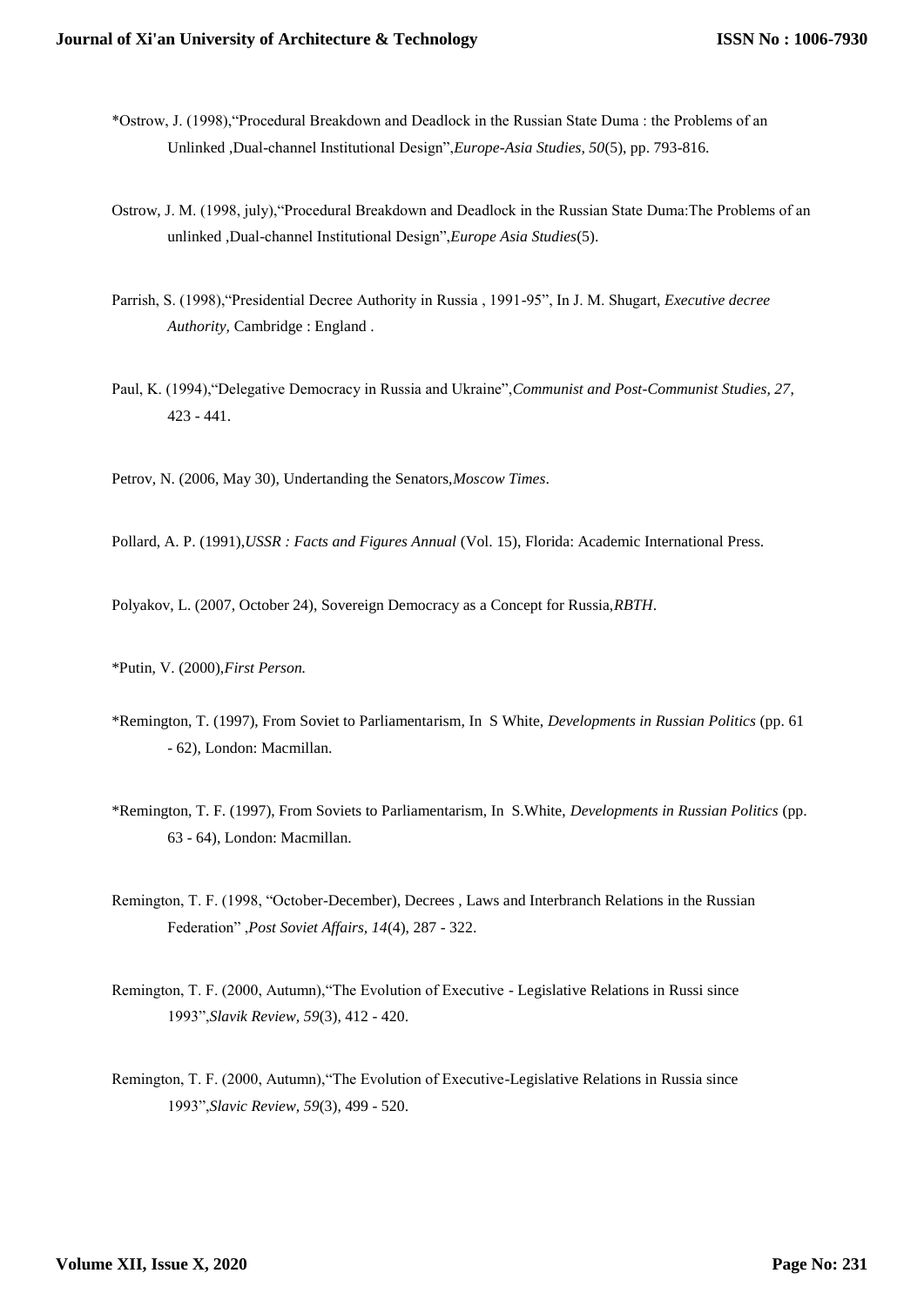\*Remington, T. F. (2000),"The Evolution of Executive-Legislative Relations in Russia since 1993",*Slavic Review, 59*(3), 499 - 520.

Report, R. R. (2000).

Roeder, P. (1999, winter),"Peoples and States after 1989:The Political Costs of Incomplete National Revolutions",*Slavic Review, 58*, 854 - 82.

Rose, R. (1998),*Democracy and its Alternatives ,* Baltimore: The Johns Hopkins University Press.

\*Ross, C. (2002),*Regional politics in Russia,* Manchester: Manchester University Press.

Rostov. (2003), *Russia Regional Report.*

Roxburgh, A. (2005),"*Reforming the Bear 1. Brave New World*, Retrieved from BBC World Service" , October: [http://news.bbc.uk./1/1hi/programmes/documentary\\_archives /4363970.stm](http://news.bbc.uk./1/1hi/programmes/documentary_archives%20/4363970.stm)

Russian Constitution(1993),*constituteproject.org*, Retrieved from Russian Constitution of 1993: [https://www.constituteproject.org/constitution/Russia\\_2008.pdf](https://www.constituteproject.org/constitution/Russia_2008.pdf)

\*Sakwa, R. (1996),*Russian Politics and Society,* London: Routledge.

\*Sakwa, R. (2000, May 31),*Russian Regional Report, 5*(21), 12 - 17.

\*Sakwa, R, (2000). "Russian Regionalism ,policy making and State development", In G. E. Stefanie Harter, *Shaping the Economic Space in Russia: Decision making Processes,Institutions and Adjustment to change in the El'tsin Era* (pp. 11 - 34), Aldershot: Ashgate.

Schumpeter, J. (1976),*Capitalism,Socialism and Democracy,* London: Allen & Unwin.

- \*Sharlet, R. (1993),"Russian Constitutional Crisis:Law and Politics under Yeltsin",*Post-Soviet affairs, 9*(4), 314 - 336.
- Sharlet, R. (1997), The Progress of Human Rights, In A. P. Stephen White, *Developments in Russian politics* (Vol. 4), Basingstoke: Macmillan.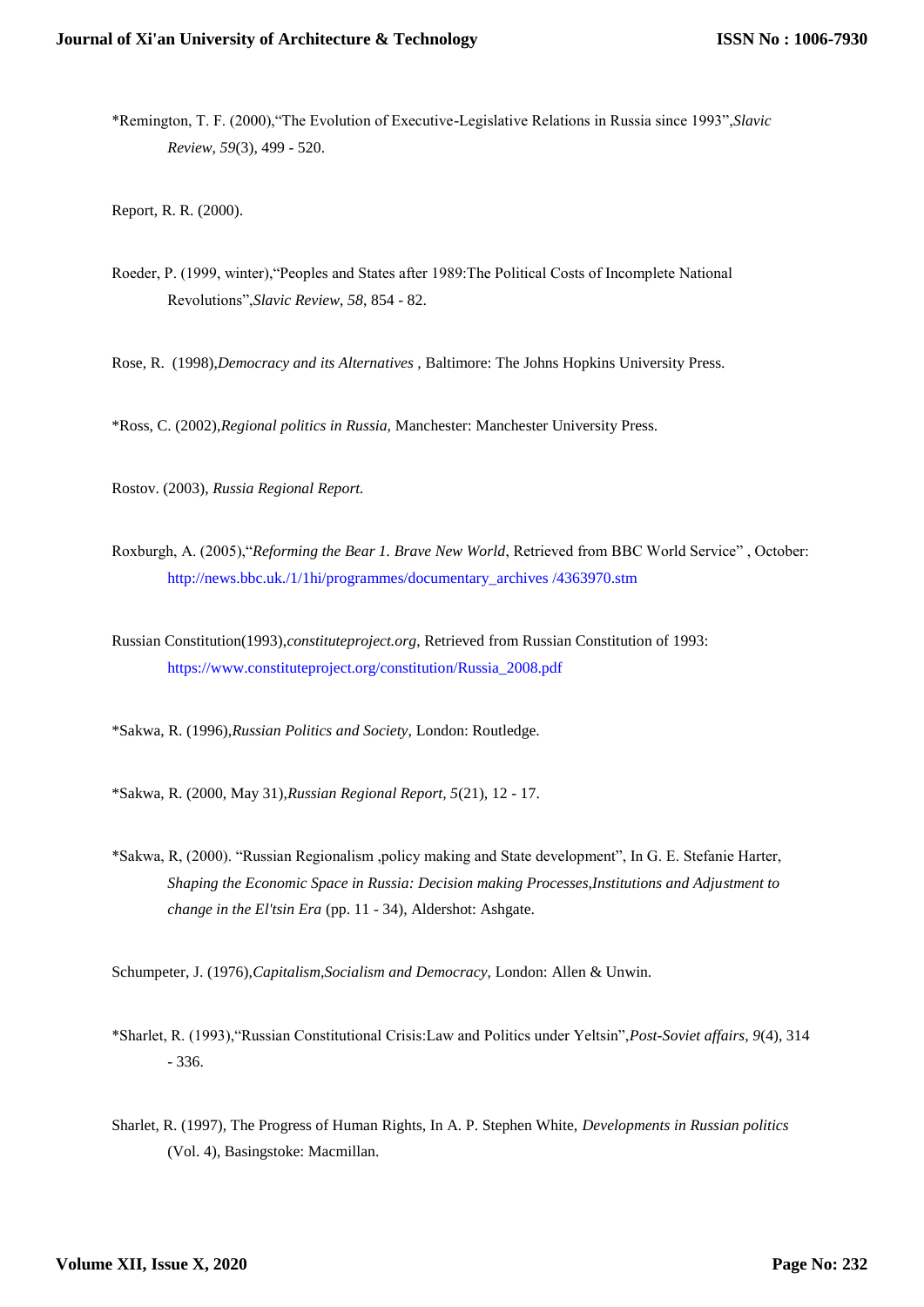- \*Sharlet, R. (2005),"Resistance to Putin's Campaign for Political and Legal Unfication", In R. a. Sharlet, *Public Policy And Law in Russia:In SEarch of A Unified Legal and Political Space* (pp. 241 - 250), Leiden : Martinus Nijhoff Publishers.
- Sheehy, A. (1993, May 14),"Russia Republic's : A threat to its Territorial Integrity?",*RFE/RL Research Report, 2*(20), 36.
- \*Shevtsova, L. (1995),"Russia's Post-Communist Politics:Revolution or Continuity ?",In G. W.Lapidus, *The New Russia:Troubled Transformation* (p. 24), Boulder: Westview Press.
- Shleifer, A. (2000),*Without a Map:Political Tactics and Economic Reforms in Russia,* Cambridge : MIT Press.
- Smyth, R. (2002),"Building State Capacity from the Inside Out:Parties of Power and the Success of the President's Reform Agenda in Russia",*Politics and Society, 30*, 555 - 578.
- Sobchak, A. (1999),*A Dozen nives in the back,* Moscow: Vagirus.
- Solzhenitsyn, A. (1991),*Rebuilding Russia,* London: Harvill .
- Stoner-weiss, K. (1999),"Central Weakness and Provincial Autonomy; Observations of the Devolution Process in Russia",*Post Soviet Affairs, 15*(1), 87 - 106.
- *The Constitution of the Russian Federation 1993 art 10.* (2006, October 7), Retrieved from <http://www.russianembassy.org/RUSSIA/CONSTIT/>
- Treisman, D. (1999),"Political Decentralization and Economic Reforms:A Game-Theoretic Analysis" ,*American Journal of Political Science , 43*, 488 - 517.
- Treisman, D. (2002, Nov Dec ), Russia Renewed ? *Foreign Affairs, 81*(6), 58 72.
- Troxel, T. A. (2003),*Parliamentary Power in Russia , 1994-2001:President vs Parliament,* New York: Palgrave Macmillan.
- Tsvetkov, O. (2006, April 14),"Adygeya Leader Resigns , then Retracts Decision",*Russia Regional Report, 11*(10).